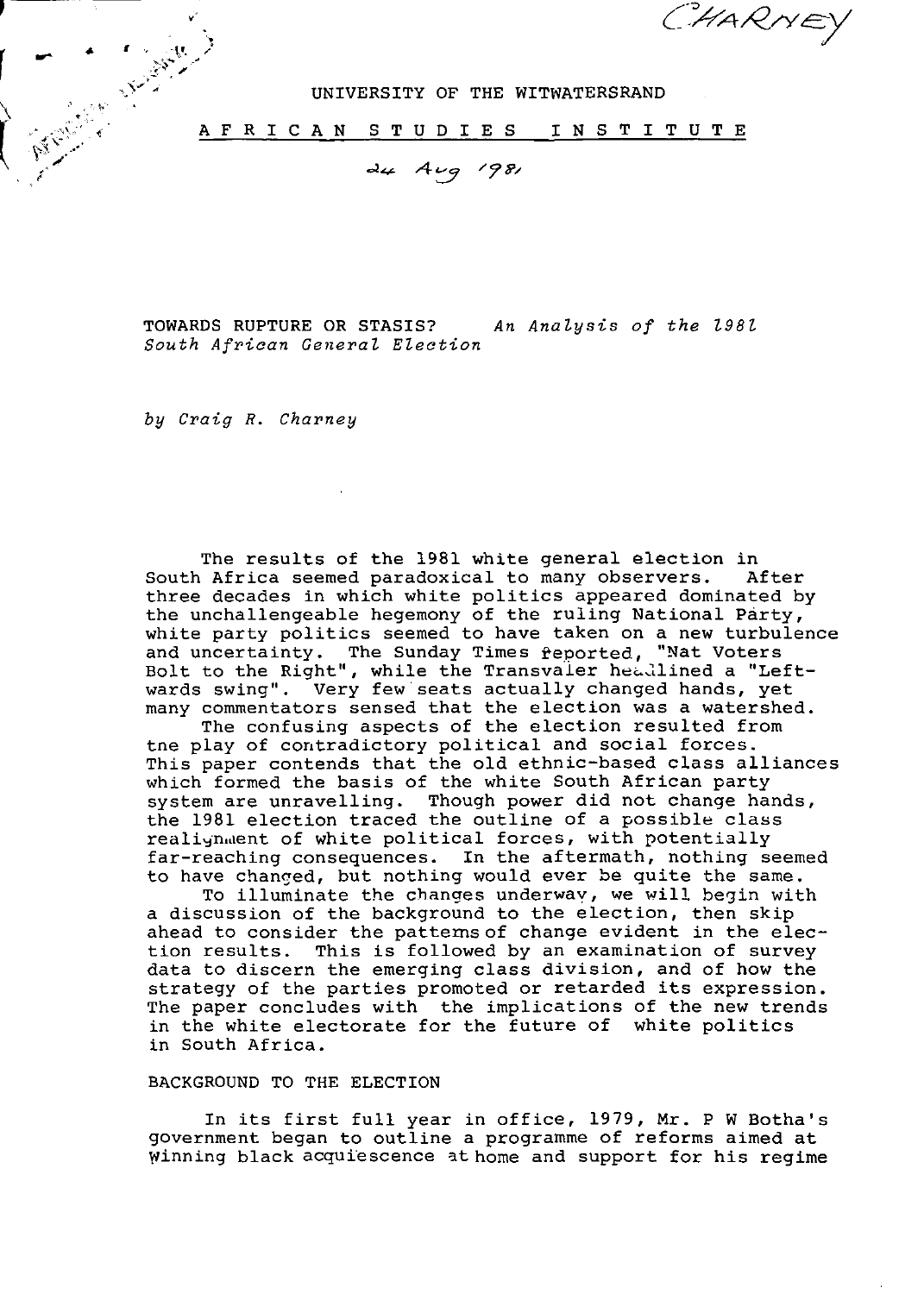abroad. This programme was never spelt out in full, but it included acceptance of the Wiehahn Report on black trade unions, the Riekert recommendations on streamlining the pass laws, and hints that the Immorality Act could be changed. During the year, Mr Botha visited Soweto as a symbolic gesture of concern for urban blacks. He appointed commissions to study various contentious issues, and even declared at Upington that the National Party Programme of Principles the holy of holies — needed rewriting.

The goals of the reforms envisioned appeared to be:

- 1. removing barriers to social mobility for the black petit bourgeoisie;
- 2. the incorporation of a layer of skilled blacks into the labour aristocracy;
- 3. concentrating resources to modestly upgrade the lot or urban blacks, while sealing rural Africans out of the cities through tighter influx controls;
- 4. incorporating so-called Colourels and Indians into the white political system ; and
- 5. eliminating many discriminatory laws which provoked opprobrium abroad while doing little to reinforce white privilege.

The symbolic high point of this reformist period was the Carlton Centre conference of November 1979. At this gathering, the Prime Minister met with English and Afrikaans-speaking businessmen for discussions where a large measure of consensus on social and political issues was expressed. The outlines of a new "free enterprise" government policy became sharper, in which primary responsibility for protecting white privilege and profits would rest with the market, rather than racial law.

While the gains such a policy would offer blacks were limited, someone would have to foot the bill. That someone increasingly appeared to be the beneficiaries of entrenched job discrimination and the other discriminatory practices singled out for elimination: the blue-collar whites and small farmers who provided the traditional backbone of NP voter support.

Taken together with the Information Scandal, whose explosion rocked public confidence in the NP during 1979, reaction to the proposed reforms produced phenomenal by-election swings against the NP. In Germiston, the far-right Herstigte Nasionale Party vote jumped to 24%; at Kodoespoort the swing to the HNP was 28%; and in Rustenberg a 35% swing left the HNP just a few hundred votes from capturing its first seat. At the same time, reformist noises were winning little credit on the left, as the erosion of NP support by the liberal Progressive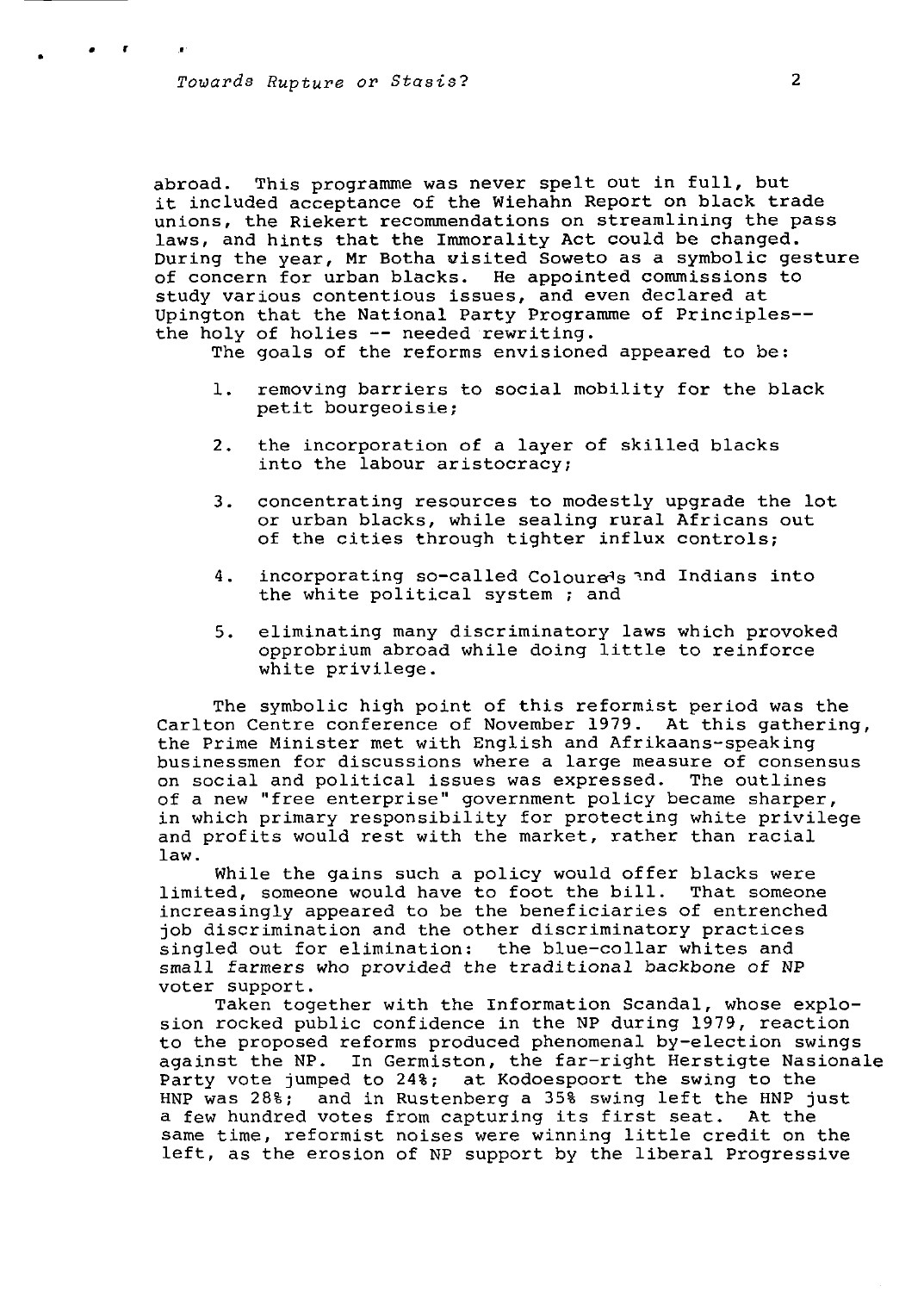Federal Party in Edenvale made evident.

Losses of such magnitude were ominous to a Prime Minister who had merely hinted at reforms and barely begun them. Instead of forging ahead, he pulled back sharply in 1980. His caution was undoubtedly reinforced by a number of caucus battles early in the year, in which Mr Botha backed down rather than force his party to a split. His reformist initiatives also met unexpectedly strong resistance within all the major Afrikaans institutions, including the civil service, the churches, and the Broederbond. In response, he zig-zagged between vaguely reformist pronouncements and re-affirmations of old principles, hiding behind a "12-point plan" with as many interpretations as listeners.

As the Government eased off on the specifics of reform, and the memory of Info began to fade, the National Party began a recovery in the polls. Its support among the electorate, which had fallen from 65% in the 1977 election to a low of  $46\$  in 1979, rose to 54% in 1980.<sup>1</sup> Still, ominous signs persisted. The HNP tide continued to flow in the Fauresmith by-election, albeit weaker, with a 21% swing. Nationally, a poll found support for the far right among Afrikaners up from 2% in late 1978 to 9% in April 1980.<sup>2</sup>

Against this background, the Prime Minister decided to abort the 1981 session of Parliament. In late January he announced the dissolution of Parliament, setting an election for 29 April. $3$ 

#### THE RESULTS

The campaign which followed was hard fought. The number of uncontested seats fell from 44 in 1977 to  $24$ . The HNP fielded 28 more candidates, for a total of  $83$ , while the PFP ran  $73$ , an increase of  $16$ .

The most important fact which stood out in the results was the 12% drop in the National Party vote, from 65% in 1977 to 53% in 1981, and the startling rise of the far right. Beyond that, they revealed modest gains for the Progressives in urban seats, and the continuing disintegration of the centrist New Republic Party. (See Table 1) .

The Far Right: The far right improved its share of the total vote from 3% in 1977 to 14% nationwide in 1981, garnering almost 200 000 votes. Most of this went to the HNP, but in a few seats there were significant turnouts for two smaller groups, Dr Connie Mulder's National Conservative Party and a group called Aksie-Eie Toekoms. The far right's new strength was greater than even those substantial gains would suggest, however. The HNP vote rose from a derisory 3% to 10% levels to a respectable 20% to 30% in scores of farming and mining seats. The party came within an ace of victory in several seats for the first time, threatening even Transvaal National Party leader Dr Andries Treurnicht.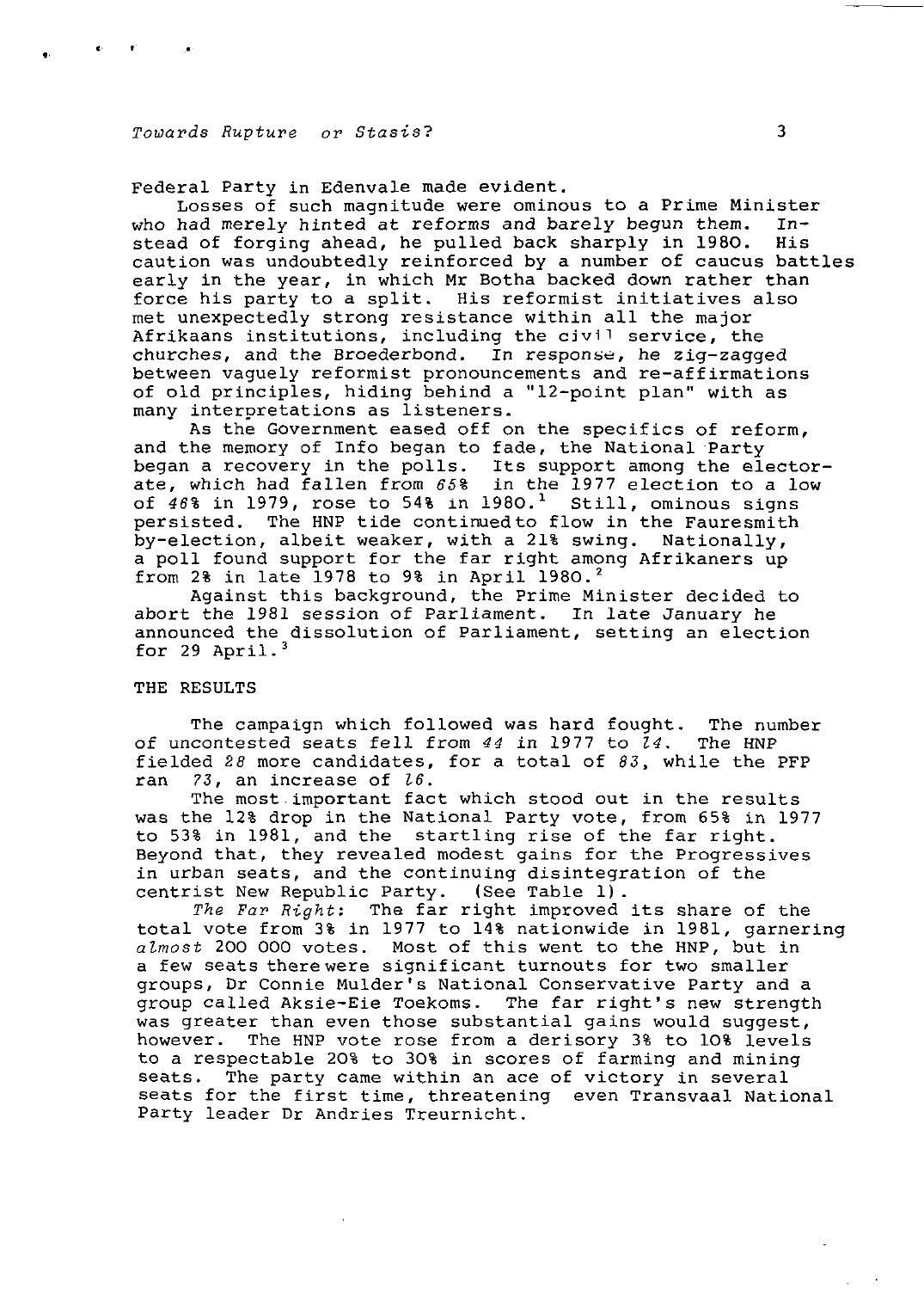$\mathbf{u} = \mathbf{u} \mathbf{v}$  . The  $\mathbf{u} = \mathbf{u} \mathbf{v}$ 

TABLE 1

|            |               |      |                          | ELECTION RESULTS, 1981 AND 1977 |         |             |              |
|------------|---------------|------|--------------------------|---------------------------------|---------|-------------|--------------|
|            |               |      |                          |                                 |         |             |              |
|            |               | 1981 |                          |                                 |         | 1977        |              |
|            | Votes         | % of | Seats                    |                                 | Votes   | 8 of        | Seats        |
|            |               | Vote |                          |                                 |         | Vote        |              |
|            |               |      |                          |                                 |         |             |              |
| NP         | $778,371$ 53% |      | 131                      |                                 |         | 689,108 65% | 134          |
| SAP        |               |      |                          |                                 | 17,915  | 28          | $\mathbf{3}$ |
| PFP        | 265,297       | 188  | 26                       |                                 | 177,705 | 17%         | 17           |
| <b>NRP</b> | 93,603        | 68   | 8                        |                                 | 123,245 | 12%         | 10           |
| HNP        | 191,249       | 7.3% | $\overline{\phantom{0}}$ |                                 | 34,161  | 38          |              |
| <b>NCP</b> | 19,149        | 18   |                          |                                 |         |             |              |

 $\mathbf{v}^{\prime}$ 

 $\hat{\mathcal{E}}$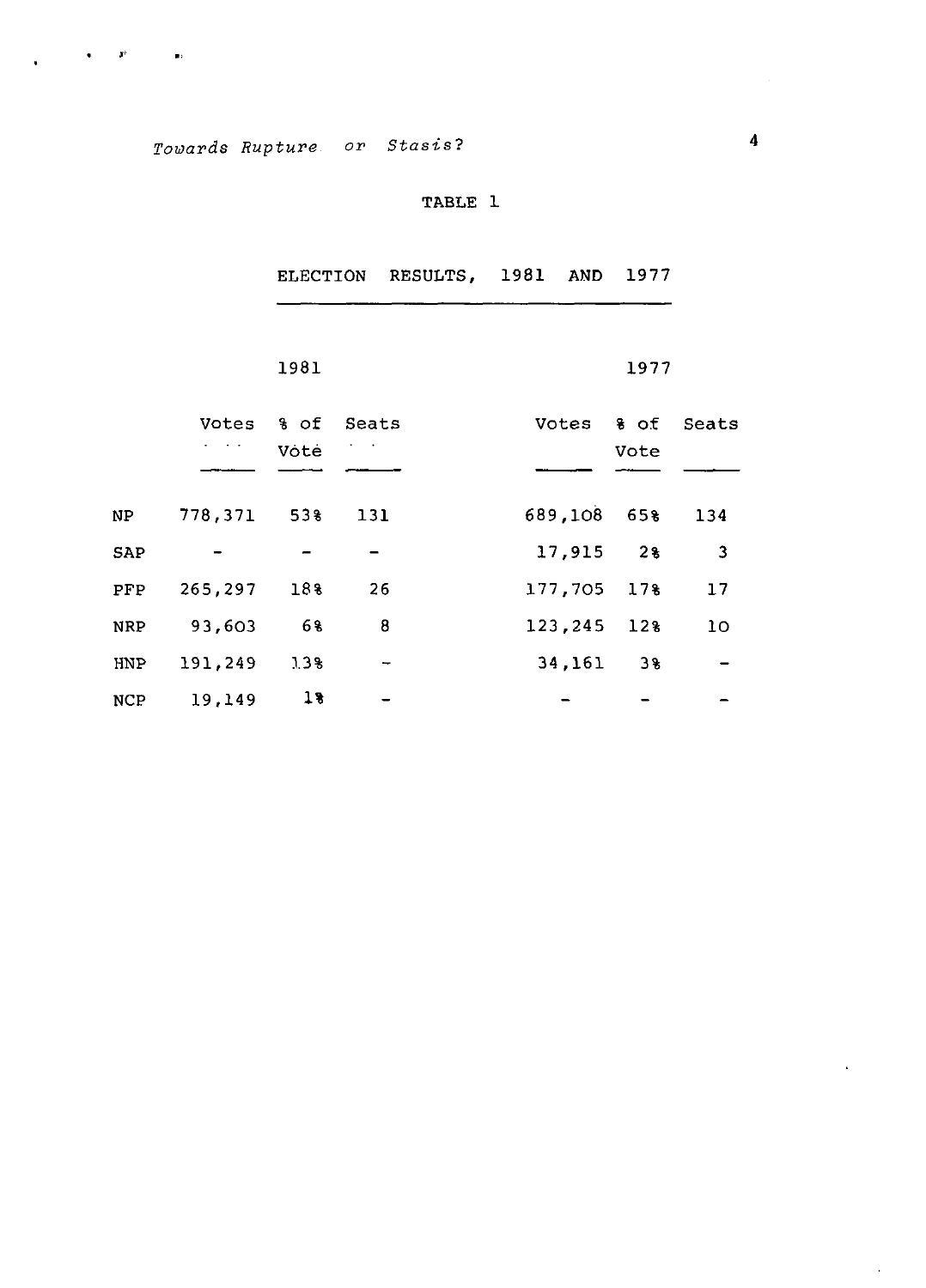$-$  and

Across broad swathes of the country, Nationalist majorities tumbled. In eaoh of the 24 Transvaal platteland seats contested both times, there was a swing to the right. The smallest was 18%, and the average was 25%. In the rural Orange Free State, the smallest swing was 18% as well, with an average of 21%. In 8 mining seats, the swing to the HNP or NCP averaged 23%. Strikingly, the Herstigtes did almost as well in seats where they were only strong enough to stand for the first time as where they had stood before.

On the Rand and in Pretoria and Bloemfontein, substantial swings to the right were noticeable in constituencies with concentrations of white workers and lower-ranking civil servants. In Natal, the HNP made important gains in 4 rural seats. Even in the rural Cape, the Prime Minister's home turf, gains were evident for the HNP, but the party's weak organisation there and the powerful Cape NP machine combined to restrict them to the 6% to 20% range.

Nor was there evidence that the tide of support for the far right flowing in the 1979-80 by-elections had crested. In 5 of the 6 seats, the far right did as well as or better than in the preceding by-election in terms of total votes and<br>in its share of the entire electorate. (In the sixth, Rustenin its share of the entire electorate. berg, the fall-back was slight.) While the HNP percentage of votes cast fell in 3 cases, this appears to reflect the lower abstention rate among NP loyalists in general elections compared to by-elections. But the steady growth in the share of the constituencies' whole electorates willing to vote HNP is far more indicative of its growing support.

The most evident fact about the 1981 election is that it marked the point when it became respectable in the Afrikaans community to vote for the far right. The HNP lost its image as an oddball collection of ageing racist cranks. Indeed, one of the most striking things about the crowds who flocked to HNP election meetings was their very ordinariness. Some men had the long sideburns and slicked-down short hair favoured by Afrikaans Neanderthals, but there were also many welldressed middle-aged men and youths.

The Progressive Federal Party: The PFP's share of the vote rose nationally from 17% to 18%. Its gains were slightly greater than would appear from that comparison, because it fought many previously uncontested seats, where its comparatively weak performance pushed down its average share of the vote. In 104 seats contested both times, the PFP vote went up from an average of 13,8% to 19,9%. (See Table 2)

The party made important gains in most major cities, except Durban. It is difficult to present meaningful statistics on its gains, due to the complex pattern of changes in NP and NRP candidacies between 1977 and 1981. However, it appears that in Johannesburg, the PFP squeezed the NP and NRP votes hard in the Northern suburbs, registering gains ranging from 9% and 10% in Bryanston and Bezuidenhout to 21% and 26% in Sandton and Edenvale. In Pretoria, it made gains in the more affluent constituencies, even though they were predominantly Afrikaans-speaking. Cape Town was consolidated as a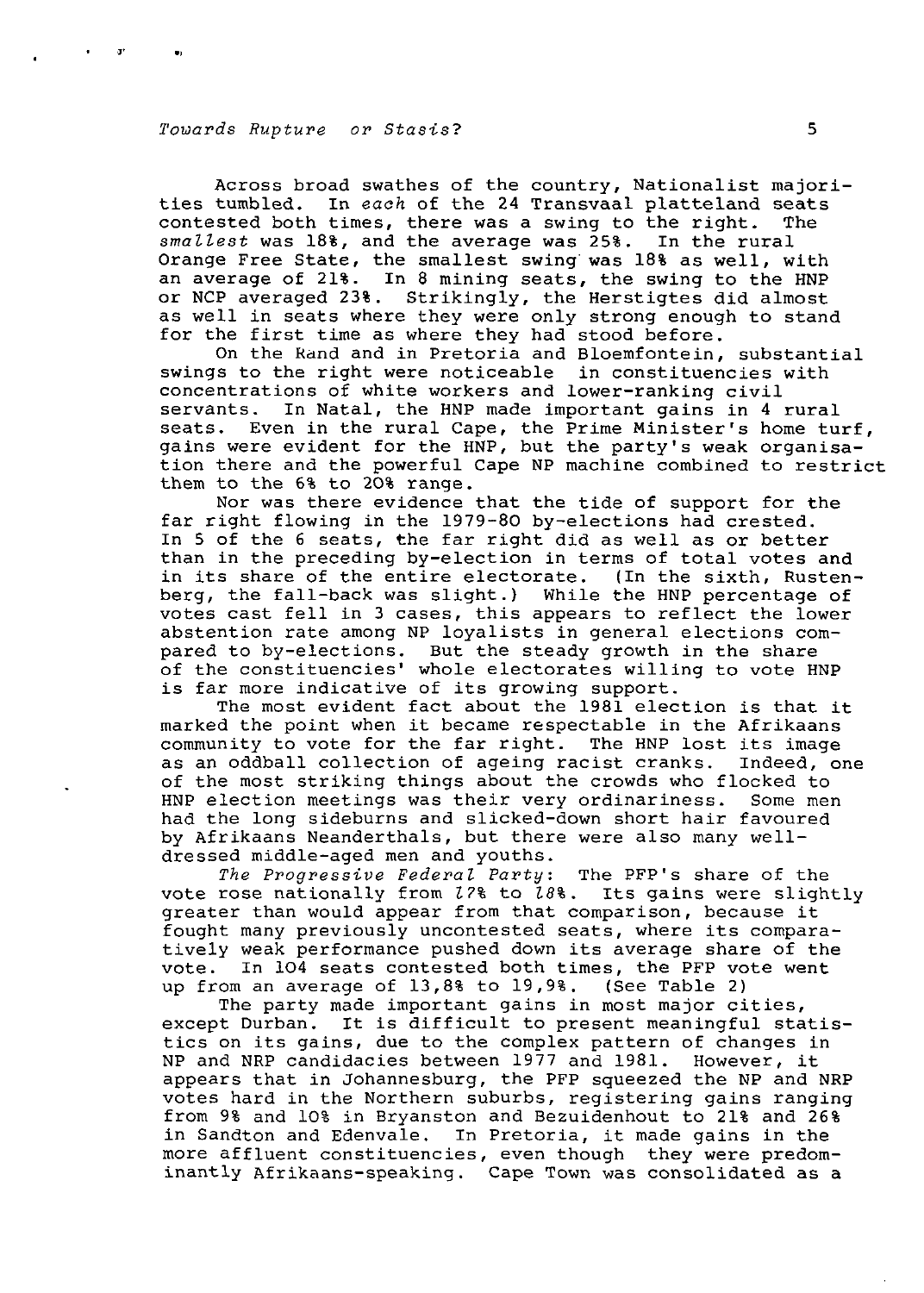$\mathbf{v} = \mathbf{v} \mathbf{v}$  . In the second contract  $\mathbf{w}$ 

 $\sim$ 

J.

## TABLE 2

 $\mathcal{L}_{\text{max}}$  and  $\mathcal{L}_{\text{max}}$  and  $\mathcal{L}_{\text{max}}$ 

SHARES OF THE VOTE IN SEATS CONTESTED BOTH.IN. 1977. AND. 1981

|      | $\epsilon$ |       |                              |                                        |
|------|------------|-------|------------------------------|----------------------------------------|
|      | <b>NP</b>  | PFP   | <b>NRP</b>                   | <b>HNP</b><br><b>NCP</b><br><b>AET</b> |
| 1981 | 54,4%      | 19,9% | 10,5%<br>$(---30, 4% ---)$   | 14,7%                                  |
| 1977 | 698        | 13,8% | 13,6%<br>$(--- 26, 4% --- )$ | 4,18                                   |

Source: Election results in 104 seats contested both times

 $\sim$ 

 $\sim$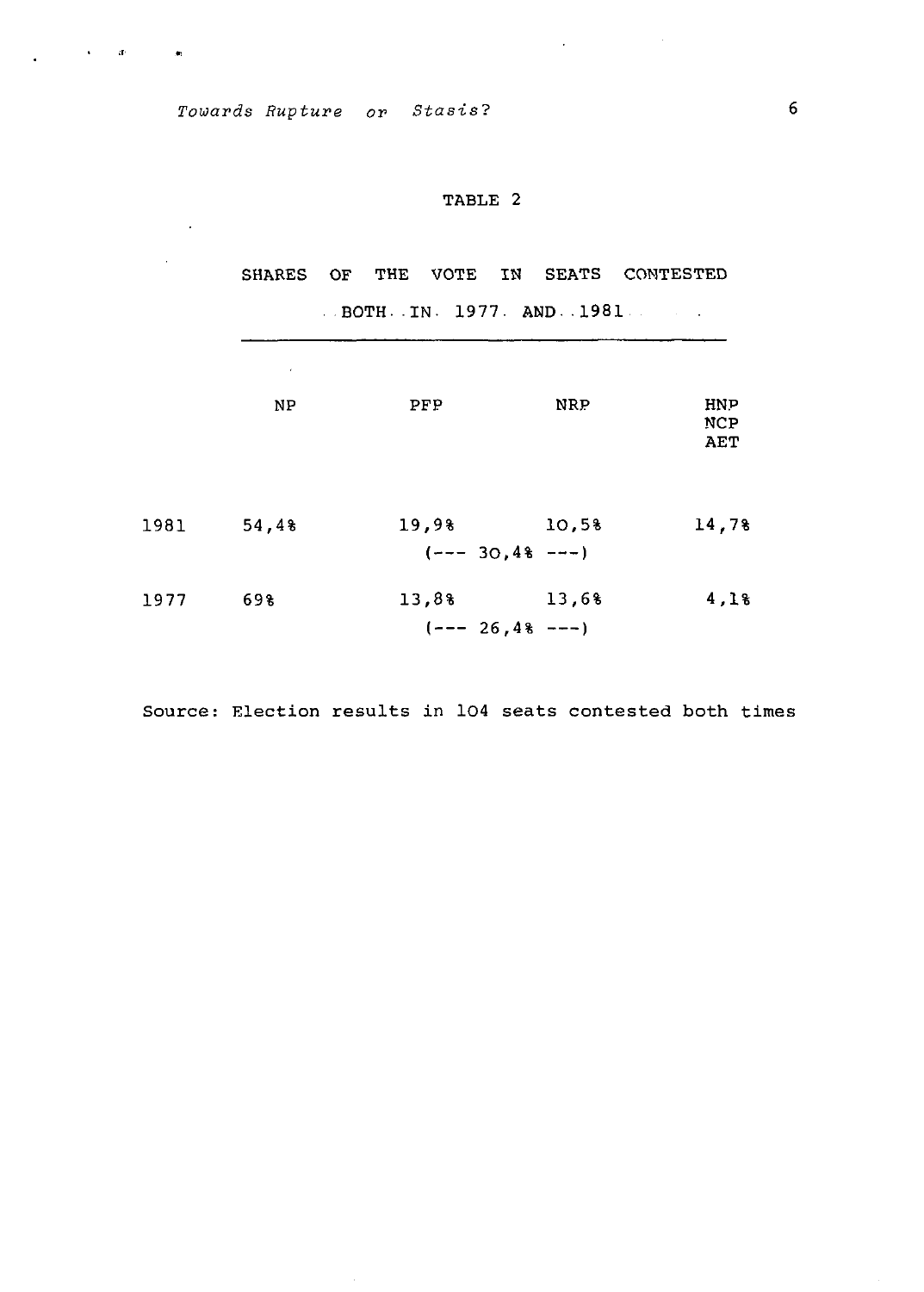PFP fief, with gains in every seat, ranging from 6% to 21%. The PFP also made significant gains in the two Port Elizabeth seats which it won, as well as in East London and Pietermaritzburg. Only in Durban was no clear pro-PFP trend evident, though its vote appears to have at least held steady.

However, from a national perspective the Progressives' gains appear relatively modest. In the main, they were winning back traditional opposition sents lost in three-cornered fights in 1977, such as Albany, Walmer, and Port Elizabeth Central. It is true that the party fought many rural constituencies for the first time, registering 10% to 20% of votes cast. But it failed to win a single seat outside the big cities, with the exception of Albany, which contains Rhodes University.

Moreover, the combined strength of the liberal opposition remains below even its emasculated level of the mid-1970s. The combined 26% of the vote reaped by the PFP and NRP together is well below the doddering United Party's 37% vote of 1974, though an improvement on their shattering defeat of 1977. <sup>4</sup> But as Table 2 shows, roughly one-half of the PFP's net 1981 gains in seats also contested in 1977 came from NRP losses, leaving a true swing from the ruling party to the Progressives of just 3%.

The New Republic Party: The 1981 election confirmed the collapse of the NRP outside Natal, as well as showing up its weakening in its home province. The NRP was dramatically overtaken by the HNP as the third most popular party, polling just 6% of the vote. Outside Natal, its total number of candidatures fell from 28 in 1977 to 20.

Polls had shown that the NRP lost support outside Natal between 1977 and 1980, despite the swing away from the NP, and this finding was confirmed by the 1981 result<sup>5</sup> In Cape Town, in the seats where the NRP had not bowed out, it was battered by the PFP. The same pattern was evident in Johannesburg's affluent Northern suburbs, though the NRP scored some gains from the National Party in the Southern suburbs. The party's vote collapsed when the Nats entered the fray in its only non-Natal seat, East London North, which it lost badly. (It did wrest King William's Town from the NP, maintaining a token presence outside its home province, but only because the HNP came in to split the Afrikaans vote.)

In Natal, the NRP's vote dropped sharply when the NP and PFP fought seats they had kept out of in 1977, and increased significantly only where one or the other withdrew. Where the pattern of candidatures was the same as before, there was no consistent evidence of NRP gains, despite the general proopposition trend in the election results.

The election results make it clear that the NRP survives only by the grace of the NP and the PFP. Thus, it was allowed a clear run in certain seats where one of the larger parties preferred the NRP in to the other. (By this means, it secured enough PFP withdrawals to retain control of the Natal Provincial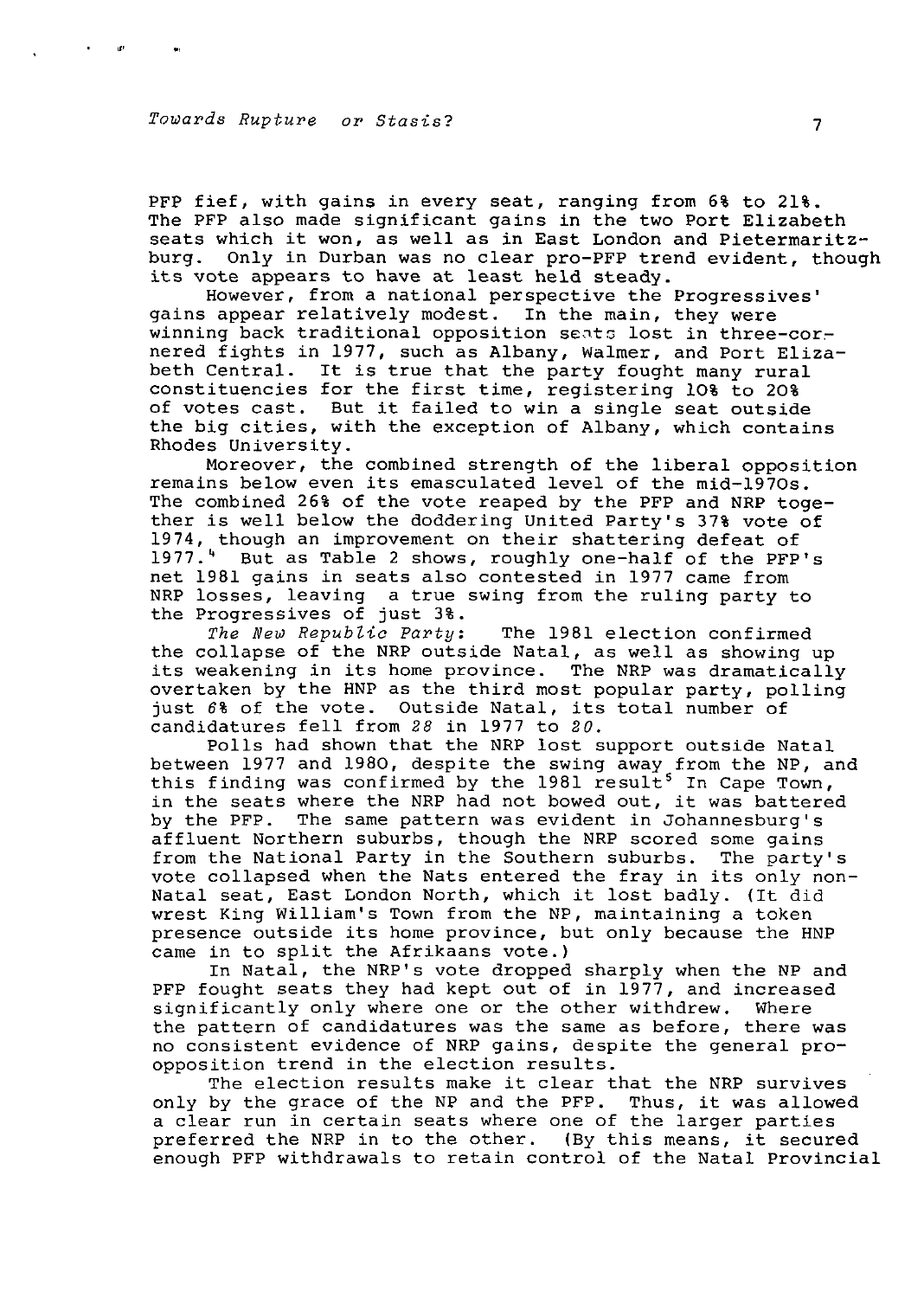$\mathbf{r}$ 

Council). But where the bigger parties decided to knock it out, as in East London North, it suffered big losses.

To judge by the results, the complete demise of the NRP would release flows of voters in two directions. In urban areas, the consequences of it withdrawal in Durban Pinetown suggest the majority of its supporters would go to the PFP. On the other hand, in the rural seat of Umhlatunza, the NRP lost ground before the NP and HNP, and in Umlazi, where it stood out this time, 21% of the vote went to the HNP.

AN EMERGENT CLASS CLEAVAGE?

An examination of the results of the 1981 election gives the unmistakeable impression that the ethnic alignment which dominated white South African electoral behaviour in the post- •1948 era is breaking down. The old image which lines up all Afrikaners behind the National Party while dividing Englishspeakers behind the progeny of the United Party is no longer tenable. According to a plausible estimate by one political journalist, in 1981 some 38% of all Afrikaners voting did not choose the National Party.<sup>6</sup>

A study of the pattern of changes in different types of constituencies reinforces this impression. Constituencies with concentrations of Afrikaans farmers, workers, and civil servants saw heavy swings from the NP to the HNP. At the same time, the NP held onto the English seats it had captured in the Natal countryside and in the big cities. NRP voters bolted left and right when candidates of their party were not standing, while modest swings to the PFP occurred in some Afrikaans constituencies.

This picture suggests that class and status tensions now cut deeply across the old ethnic class alliances. The detailed analysis of survey data which follows supports this view and suggests the outlines of a possible realignment of the white electorate.

Class and the Vote: Survey results underline the fact that class is cutting strongly across the ethnic blocs. Ethnicity and traditional party loyalties still have an impressive hold, but the data suggest a strong pull on bluecollar and farming communities in a conservative direction, and movement among upper-status English and Afrikaans voters towards more liberal parties.

This picture is drawn from detailed analysis of data gathered in The Star's election poll, and is butressed by<br>information from other surveys. The Star's Market Research information from other surveys. Department conducted the newspaper's election survey, questioning 600 electors in the three constituencies of Kodoespoort, Waterkloof, and Durban Pinetown. While the resulting sample was obviously not perfectly representative of the entire country, the areas polled were diverse enough to contain representatives of most social strata and every political party.<sup>7</sup> The differences which showed up among these different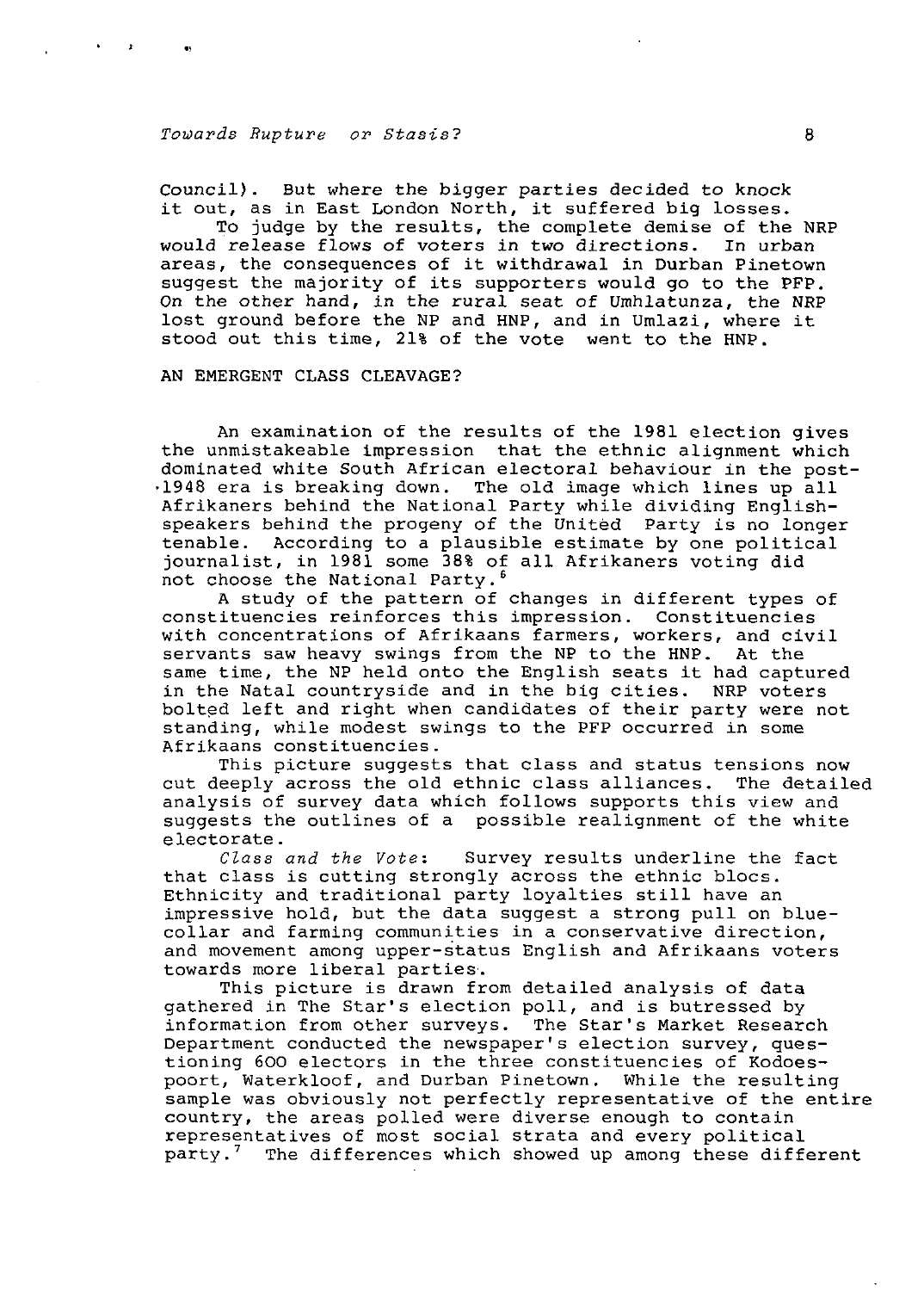groups offer some indication of the differences more generally prevalent. (Due to legal requirements, the survey was taken before Nomination Day, six weeks before the poll, and therefore appears to have understated the movements of opinion which occurred during the campaign.) (See Table 3).

Comparison shows the PFP strongest (not surprisingly) among upper-class English speakers, trouncing the NP by a 52% to 27% margin. Among blue-collar English speakers, however, it is another story. The NP received a plurality of 42% to 36% for the PFP, despite the trend in favour of the Opposition in the electorate as a whole.

Similar though less pronounced cleavages were evident among Afrikaners as well. The PFP received the voting intentions of 24% of middleclass Afrikaners, compared to just 9% of working-class Afrikaners, though the NP maintained comfortable majorities in both groups. While the number of Afrikaans Progs was limited, it is worth noting that the overwhelming majority of them came from an upper-status background. On the other side of the fence, the HNP received 15% of the voting intentions of lower-status Afrikaners, compared to just 5% among the better-off.

Class, Ideology, and Party: On the basis of these figures, it is possible to see the outline of a potential class alignment in white politics.

On the right, such an alignment would imply a link-up between the HNP, the Nationalist right-wing (particularly in Transvaal), and the NRP's remaining rural constituency. Such an alignment would re-unite the "little men" who traditionally supported the National Party: the white workers, small farmers, and petty civil servants. (Already, as Harry Schwartz put it during the campaign, "The HNP is merely the NP seeing itself in yesterday's mirror.")<sup>8</sup>

The Government's timid moves towards reform—along with its hints of others to follow-- have threatened the fragile prosperity of these blue collar whites and smallholders. A freer labour market and better black training would erode the inflated wages of the white labour aristocracy. Many wageearning whites see real wages falling already, as inflation sprints ahead while employers hold back on their increases to push up blacks' breadline wages. Over the period 1975-1979, real white wages fell on average of 9,7%, while black wages rose 9,8% (from a drastically-lower base). Small farmers, threatened with being driven off the land, are worried about maize price increases and government policies which increasingly favour the big farmers. Farm incomes generally have not done too well in recent years, with the biggest losses sustained by the small farmers.

All these groups are bound together by the rigid racism often found by those directly in the path of black advance. When questioned about repeal of the Immorality Act in the Star poll, for instance, working-class English-speakers and Afrikaners were consistently more conservative than upperclass individuals. (See Table 4). It is thus no small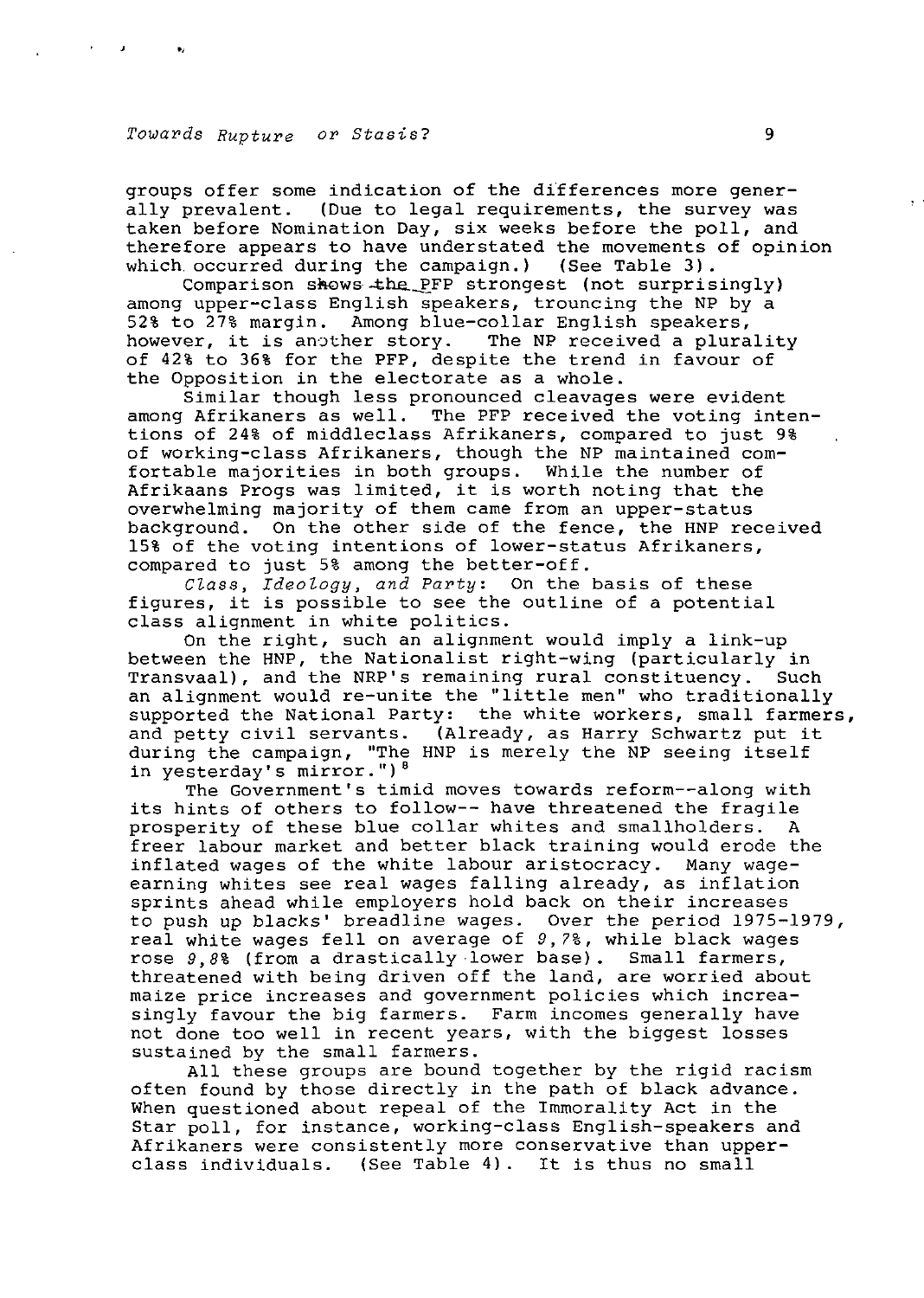| <b>ABLE</b> |  |
|-------------|--|
|-------------|--|

|            |                  |                |  | ETHNICITY, SOCIAL STATUS, AND THE VOTE |                                          |
|------------|------------------|----------------|--|----------------------------------------|------------------------------------------|
|            | English-speakers |                |  |                                        | Afrikaners                               |
|            | $\underline{AB}$ | CD             |  | $\mathbf{A}$<br>$\underline{AB}$       | $\sim$ $\,$<br>$\underline{\mathsf{CD}}$ |
| NΡ         | 278              | 428            |  | 638                                    | 70 <sub>8</sub>                          |
| PFP        | 52%              | 36%            |  | 248                                    | 98                                       |
| <b>NRP</b> | 17%              | 18%            |  | 48                                     | 78                                       |
| <b>HNP</b> | 2 <sub>8</sub>   | 2 <sub>3</sub> |  | 5%                                     | 14%                                      |

Source: The Star poll.

Note: In the status ranking used for The Star poll, Category A represented higher professional and managerial personnel, Category B included intermediate professional, managerial, and supervisory workers, and Categories C and D included lower supervisory, clerical, unskilled and artisan workers.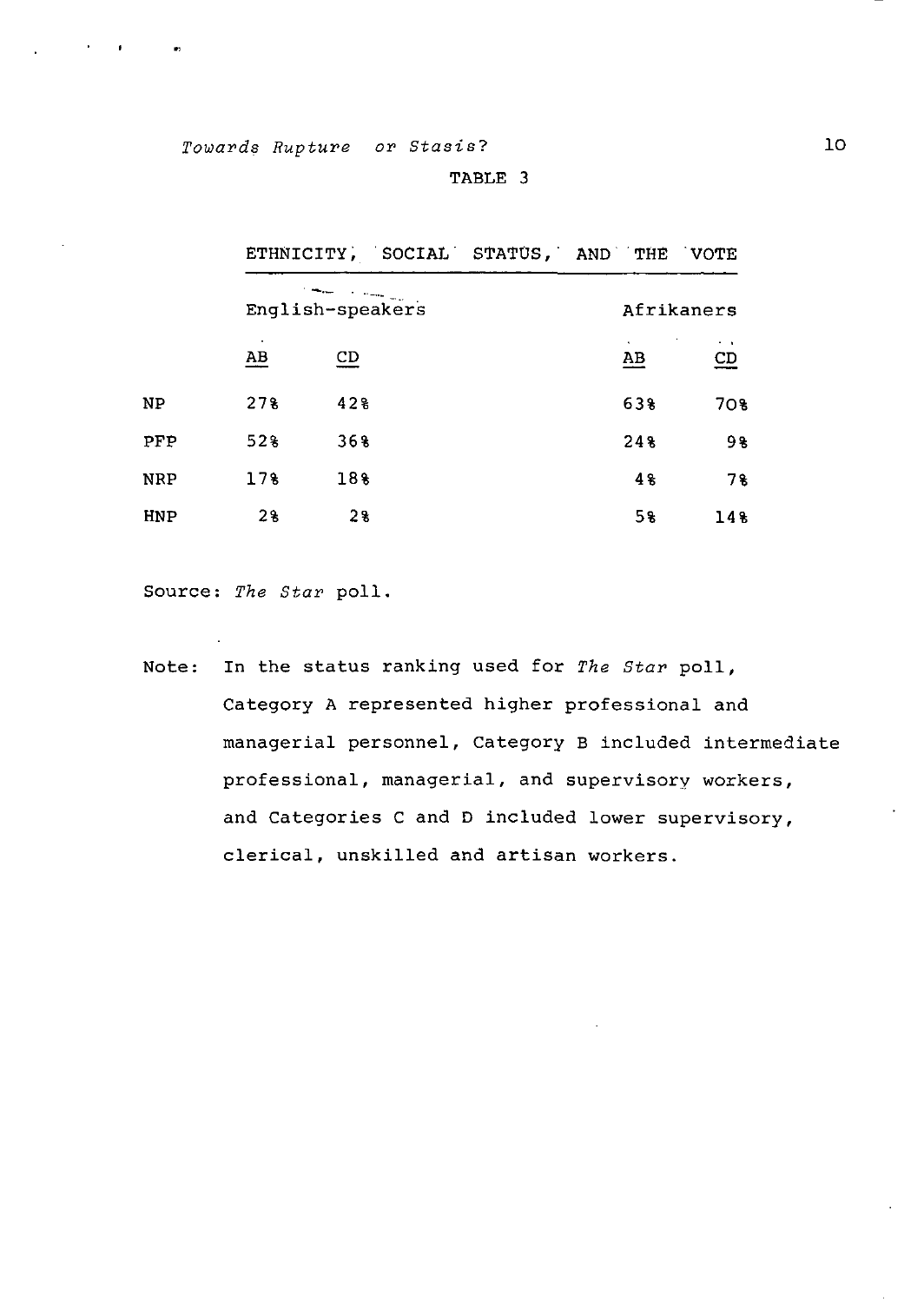$\mathcal{L}^{\text{max}}(\mathbf{r},\mathbf{r})$  and  $\mathcal{L}^{\text{max}}(\mathbf{r},\mathbf{r})$  . We are

 $\mathbf{r}$ 

## **TABLE 4**

**ETHNICITY, SOCIAL STATUS, AND VIEWS ON THE IMMORALITY ACT** 

|              |     | English-speakers | Afrikaners      |           |
|--------------|-----|------------------|-----------------|-----------|
|              | AB  | CD               | AB              | <b>CD</b> |
| Repeal Act   | 478 | 418              | 478             | 328       |
| Don't Repeal | 31% | 348              | 40 <sub>8</sub> | 438       |

**Source:** The Star **poll.**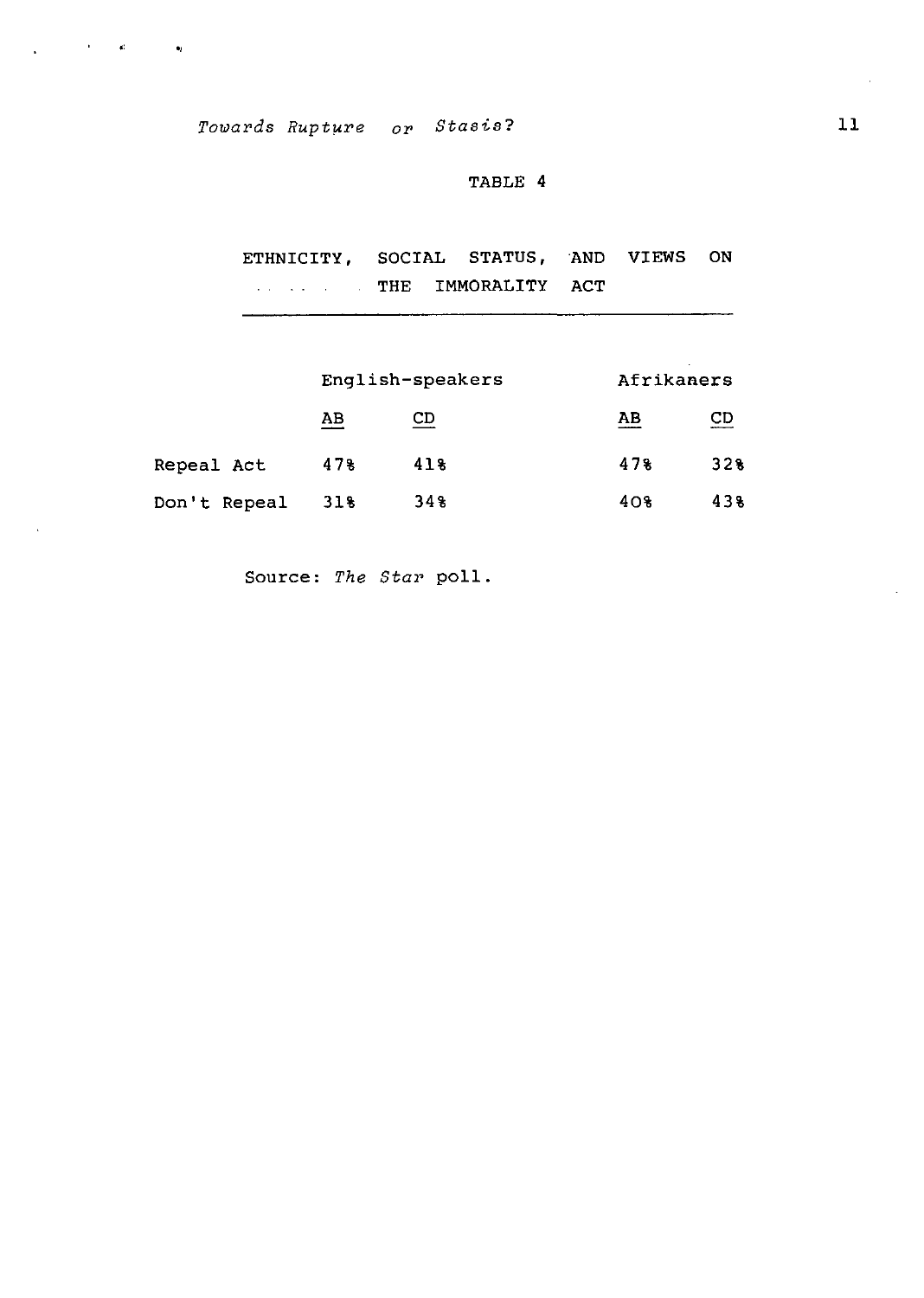$\mathcal{A}^{\text{max}}_{\text{max}}$  and  $\mathcal{A}^{\text{max}}_{\text{max}}$ 

wonder that miners and ticket-takers and many others who knew they owe their livelihood to the colour of their skins<br>are drawn by the HNP's promise to go back to Verwoerd. The are drawn by the HNP's promise to go back to Verwoerd. other half of this emergent lineup would involve the Progressives, the NRP's urban supporters, and verligte Nationalists (especially from the Cape). It would unite upper-income individuals whose attitudes and interests seem to be converging, whether they are English or Afrikaans-speaking. It is significant that exactly equal percentages of upperclass English-speakers and Afrikaners (47%) favoured the repeal of the Immorality Act in the Star poll.<sup>9</sup>

Such evidence is indicative of the increasing coalescence between the views of well-to-do Afrikaans and English-speakers. As they have climbed up the economic ladder, many Afrikaners have become less dependent on the artificial State support for their position provided by classical apartheid. At the same time, as they have acquired an increasing stake in South Africa's capitalist system, upper-class Afrikaners have become more interested in reaching a racial accommodation to prevent its violent overthrow.

A noteworthy fact, however, is that despite their agreement with English-speakers on many issues, upper-class Afrikaners remain overwhelmingly pro-NP at present. They appear reluctant to break with their traditional loyalties. Nevertheless , it should not be forgotten that the Star poll found that 24% of the upper-class Afrikaners in its sample had already done so and planned to vote PFP.

In this scheme, there is no place for the New Republic Party as it now exists. It is difficult to identify any coherent social group it can claim to represent. The party is deeply divided with some of its supporters a bit to the left of the NP, but with 52% of its Afrikaners and 18% of its English-speakers saying Mr Botha wants change too quickly!<sup>10</sup>

Already, the modus vivendi which united the rural sugar barons with the white workers and industrialists of Durban appears to be decomposing, as each group searches for the party which serves its interests best. The Star poll found NRP supporters to have the weakest attachment to their party of any of the major parties, as well as being the readiest to switch their votes to other parties. if the process of realignment continues, the NRP can probably be expected to disappear, even if it does not formally merge with another party.

Factors promoting realignment: The primary factor impelling the process of realignment appears to be the changing economic and numerical weight of the social classes within Afrikanerdom. Thanks to the exercise of state power, the years since 1948 have seen the rise of a substantial Afrikaans bourgeoisie, carrying in its wake large numbers of professionals, managers, and university students. Between 1948 and 1975, Afrikaans control of non-agricultural production rose from 10% to 21%, and the Afrikaans share of the professions went up from  $16\$  to  $38\$ .<sup>11</sup> These changes brought into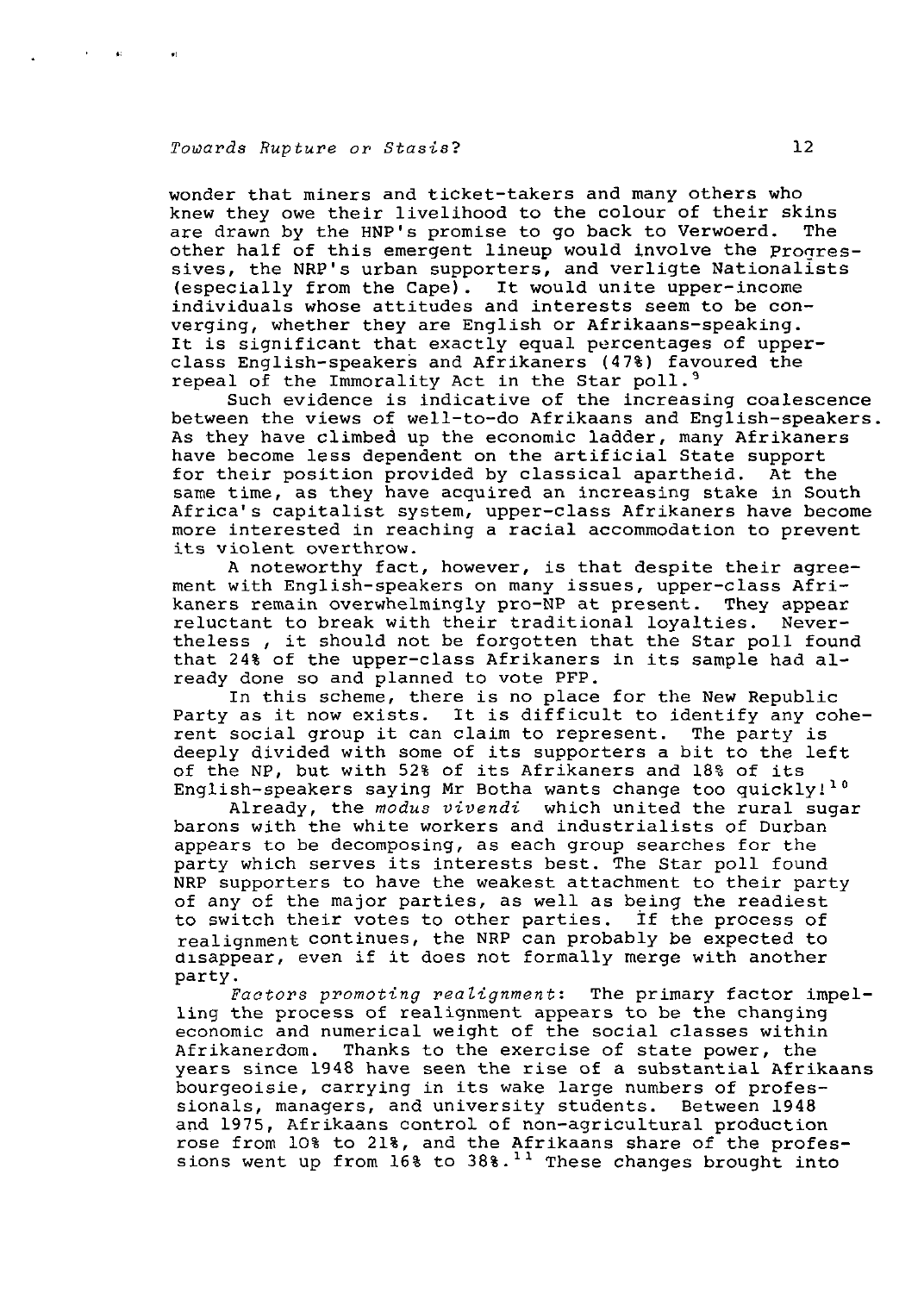the dominant Afrikaans circles the very arguments for liberalisation which had been ignored coming from Englishspeaking businessmen.

At the same time, there was a substantial decline in the proportion of the "little men" in the Afrikaans community. The proportion of Afrikaners working on the land or in blue  $\text{collar}$  jobs shrank from 71% in 1946 to just 35% in 1977.<sup>12</sup> The little men's loss of electoral power also substantially reduced their bargaining power within the National Party, which became increasingly attentive to the pleas of the "bigs" for racial reform.

The acceptance of the need for action has been heightened by the growing sense of urgency felt by whites in the wake of the Soweto uprising and the Zimbabwe war. Between 1977 and 1980, the need to establish racial justice became the Number One concern for party policy among both Afrikaans and English-speakers, according to survey findings.<sup>13</sup> The same results linked this increasing sense of urgency to the growth of verligte sentiment.

Concern at the increasing threats posed to white dominance may, however, have a double-edged political effect. It could be that the sense of an increasingly urgent threat to the material position and physical survival of the lowerstatus whites may well be hastening their movement to the political right. The darkening internal and external securing position , then, may well be another factor which is promoting political realignment in the white South African electorate.

Factors retarding realignment  $:$  Traditional party identifications appear to be" the most powerful brake operating on the process of realignment. Party identification is the elector's sense of closeness or allegiance to a particular political party. It has been shown to have a strong and consistent effect upon the vote in a number of different countries, and the same studies have underlined that it changes slowly, if at all.<sup>14</sup> These changes reflect the long-term experience of party policy and its material consequences for the voter.<sup>15</sup>

In South Africa, the findings of the Star poll make the conserving role of party identification quite evident. Party loyalties have been built up over time, through life under the United and National Party governments, and they erode slowly. (See Tables 5 and 6)

Afrikaans electors manifested an overwhelming allegiance to the NP in the three constituencies polled. Some 63% of upper-class, and 59% of working-class Afrikaners said they normally thought of themselves as National Party supporters. Of these groups, "very strong" identification with the NP was reported by 59% of the working-class and 49% of the more affluent Afrikaners. Just 12% of working-class and 9% of middle -class Afrikaans NP identifiers said their allegiance was "not very strong".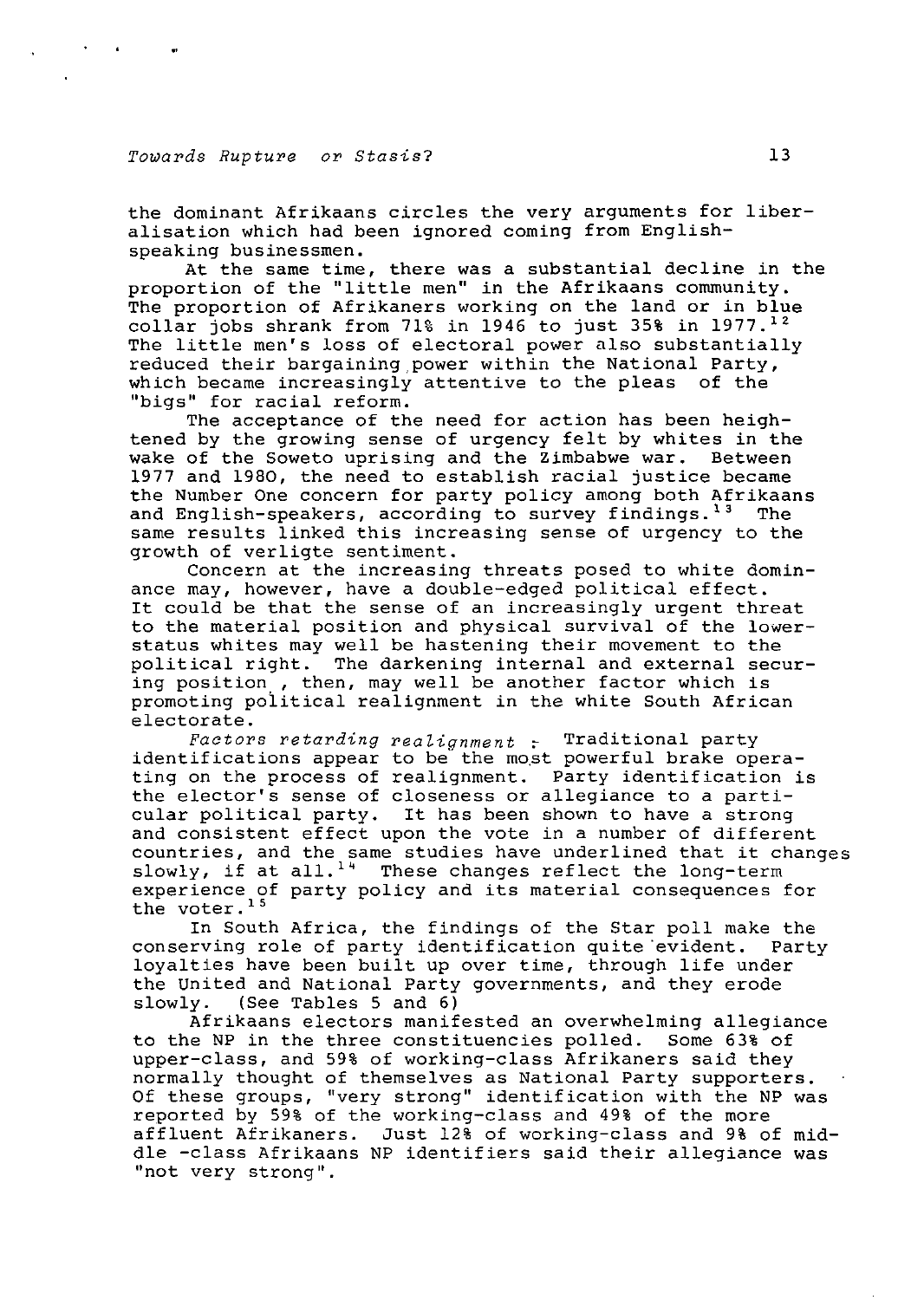$\chi^2_{\rm{max}}$  , where  $\chi^2_{\rm{max}}$  ,  $\chi^2_{\rm{max}}$ 

# **TABLE 5**

|            |                  |                           | ETHNICITY, SOCIAL STATUS, AND PARTY ID |                 |     |
|------------|------------------|---------------------------|----------------------------------------|-----------------|-----|
|            |                  |                           |                                        |                 |     |
|            |                  | English-speakers          |                                        | Afrikaners      |     |
|            | $\underline{AB}$ | $\underline{\mathsf{CD}}$ |                                        | $\overline{AB}$ | CD  |
| NP         | 18%              | 23%                       |                                        | 638             | 59% |
| PFP        | 28%              | 16%                       |                                        | $11$ %          | 5%  |
| <b>NRP</b> | 16%              | 14%                       |                                        | 3%              | 4%  |
| HNP        | 18               | 18                        |                                        | 48              | 48  |
| None       | 378              | 46%                       |                                        | 198             | 28% |

 $\mathcal{L}$ 

Source: The Star poll.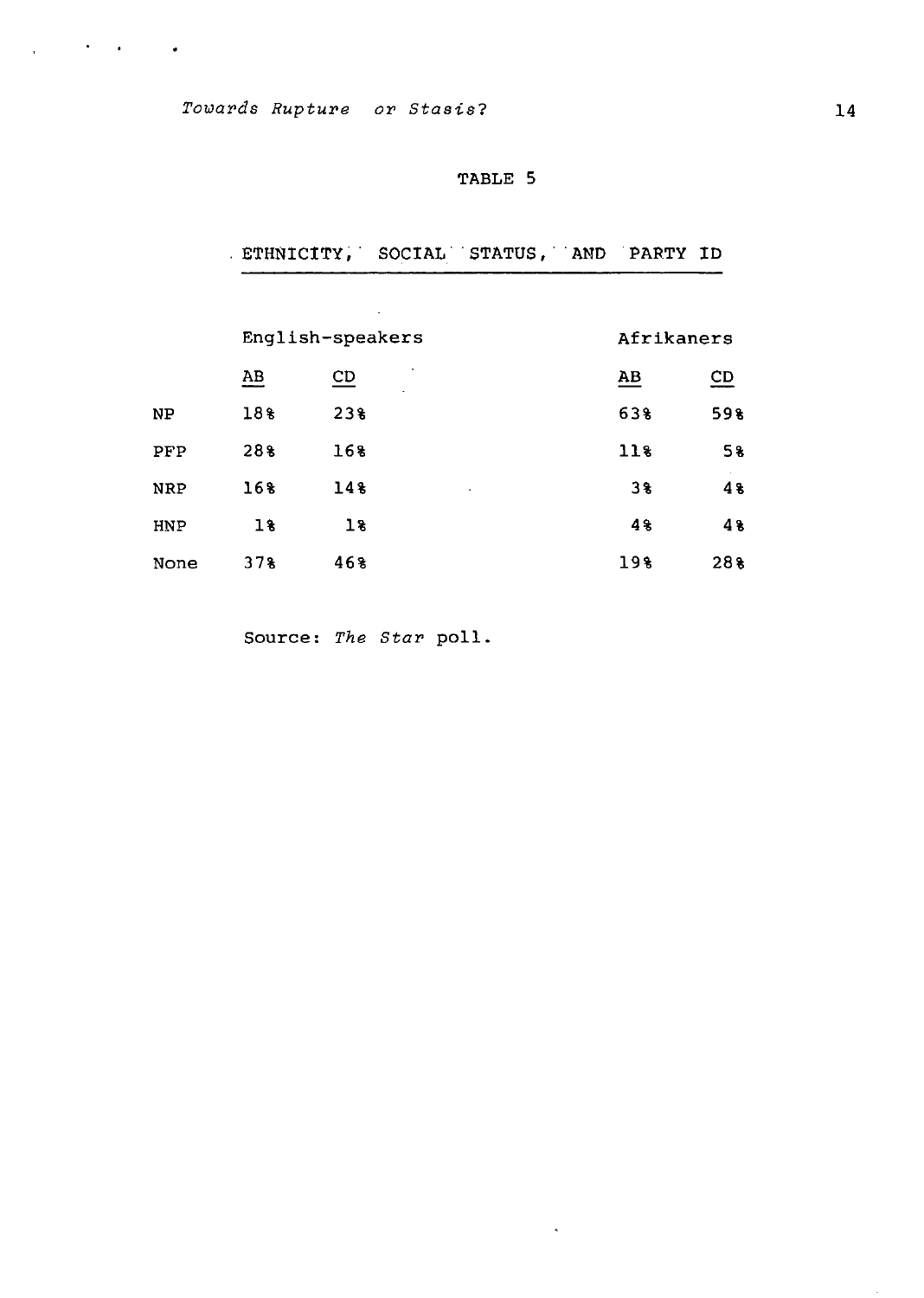$\mathcal{L}^{\text{max}}(\mathcal{L}^{\text{max}})$  , where  $\mathcal{L}^{\text{max}}(\mathcal{L}^{\text{max}})$ 

 $\bar{\lambda}$ 

## TABLE 6

ETHNICITY, SOCIAL STATUS, AND STRENGTH

OF PARTY - IDENTITY

|                         | English-speakers Afrikaners |  |
|-------------------------|-----------------------------|--|
| AВ                      | CD                          |  |
|                         |                             |  |
| 49%<br>30 <sub>8</sub>  | 59%                         |  |
| 43%<br>45%              | 26%                         |  |
| 98<br>24%               | 12%                         |  |
|                         |                             |  |
| 36%<br>14%              | 338                         |  |
| 41%<br>63%              | 56%                         |  |
| 88<br>$1\%$             | $1\%$                       |  |
|                         |                             |  |
| $17$ %<br><b>O&amp;</b> | 68%                         |  |
| 40%<br>70%              | 12 <sub>8</sub>             |  |
| 39%<br>30%              | 12%                         |  |
|                         |                             |  |

Too few HNP in sample for meaningful breakdowns Source: The Star poll.

 $\sim 10$ 

 $\sim 10^{11}$ 

 $\sim 10^7$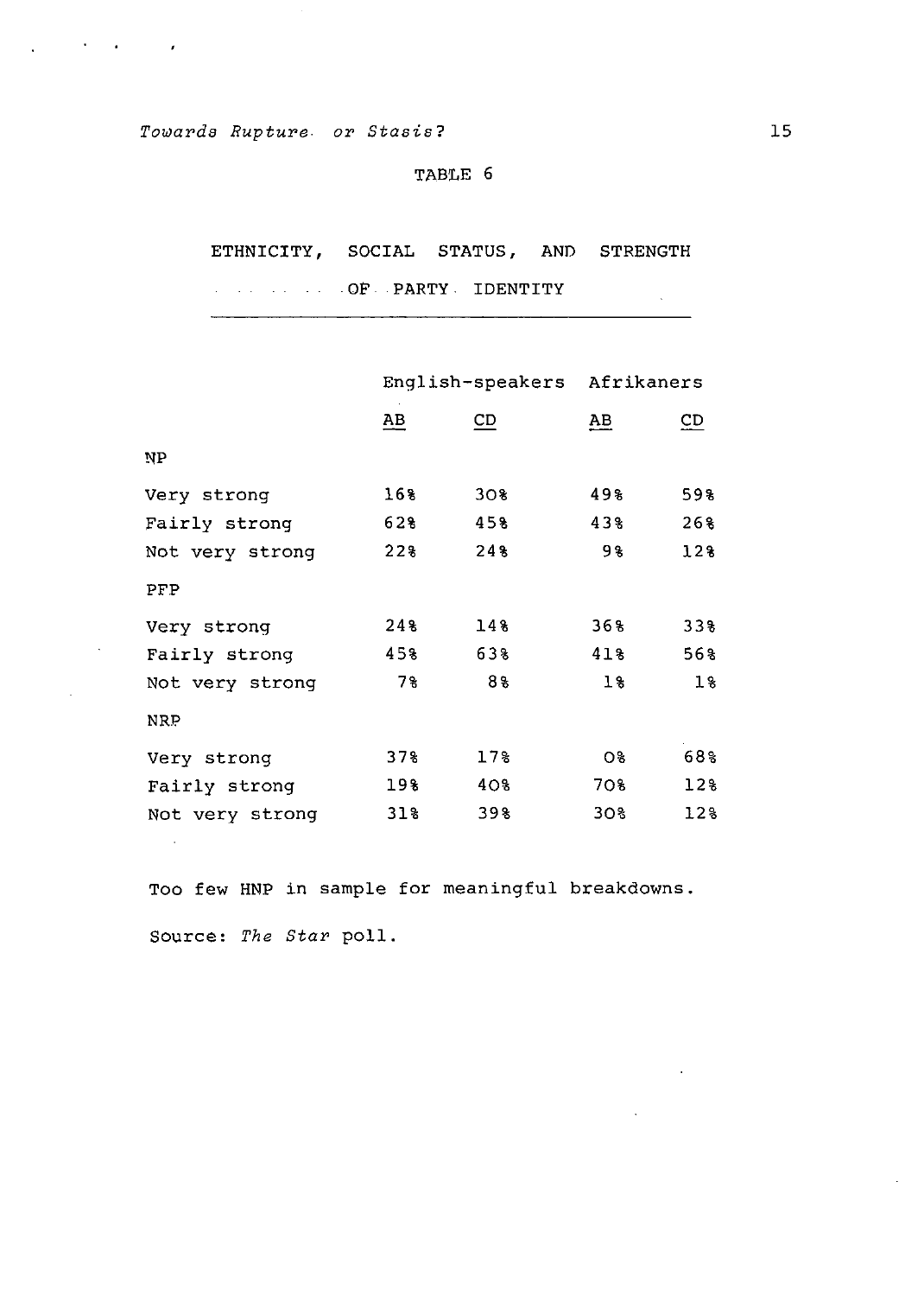**Contract Contract Contract Contract** 

Interestingly, only 11% of the more affluent Afrikaners said they normally identified with the PFP, even though 24% said they planned to vote Progressive in this election. It was also the case that a significant number of Afrikaans voters were without party identification altogether, with 19% of more affluent and 28% of blue-collar Afrikaners professing no regular party allegiance. Nevertheless, the figures suggest that a substantial further erosion of National Party loyalty— or a split in the party— is necessary before a really decisive realignment can take place.

The party loyalties of English-speaking voters are still very much in flux, according to the poll results. In the wake of the disintegration of the UP, a very large share appear to have no regular party loyalty. This is the case for 37% of upper-status English speakers, and for a startling 46% of the blue-collar ones. The class division noted in the voting intentions poll is reproduced here, with a PFP plurality among the well-to-do and an NP advantage among the worse off, but the pattern is much weaker. This suggests that the partisan moorings of many English-speaking voters are still weak, and that they are still drifting between partisan homes.

#### CAMPAIGN STRATEGY

Election outcomes are, of course, more than a reflection of glacial change in social structure and political attitudes They also reflect the strategies of the contending parties. As Alan Lichtman observed after an analysis of American election results,

"Changes in voting are not the inevitable result of social and economic change ... (V) oting cycles do not ebb and flow with automatic tidal reqularity. Histoebb and flow with automatic tidal regularity. rical events create opportunities that can be exploited by shrew political strategy and responsive policy, oxsquandered by blunders and unwise policy."<sup>1</sup>

To examine how the parties took advantage of the opportunities offered by the lay of the electorate in 1981, it is thus necessary to examine their respective strategies and impact.

The National Party: Confronted with growing opposition to his desired direction, since early 1980 Mr P W Botha's strategy has been to blur his plans as much as possible. This approach continued into the General Election campaign. As it unfolded, Willem Kleynhans was led to comment, "The Prime Minister is fighting this election on a platform which can be interpreted in 1001 ways--all of them conservative."<sup>17</sup>

The Nationalist campaign went through two phases. Initially, the stress was on the "total onslaught" against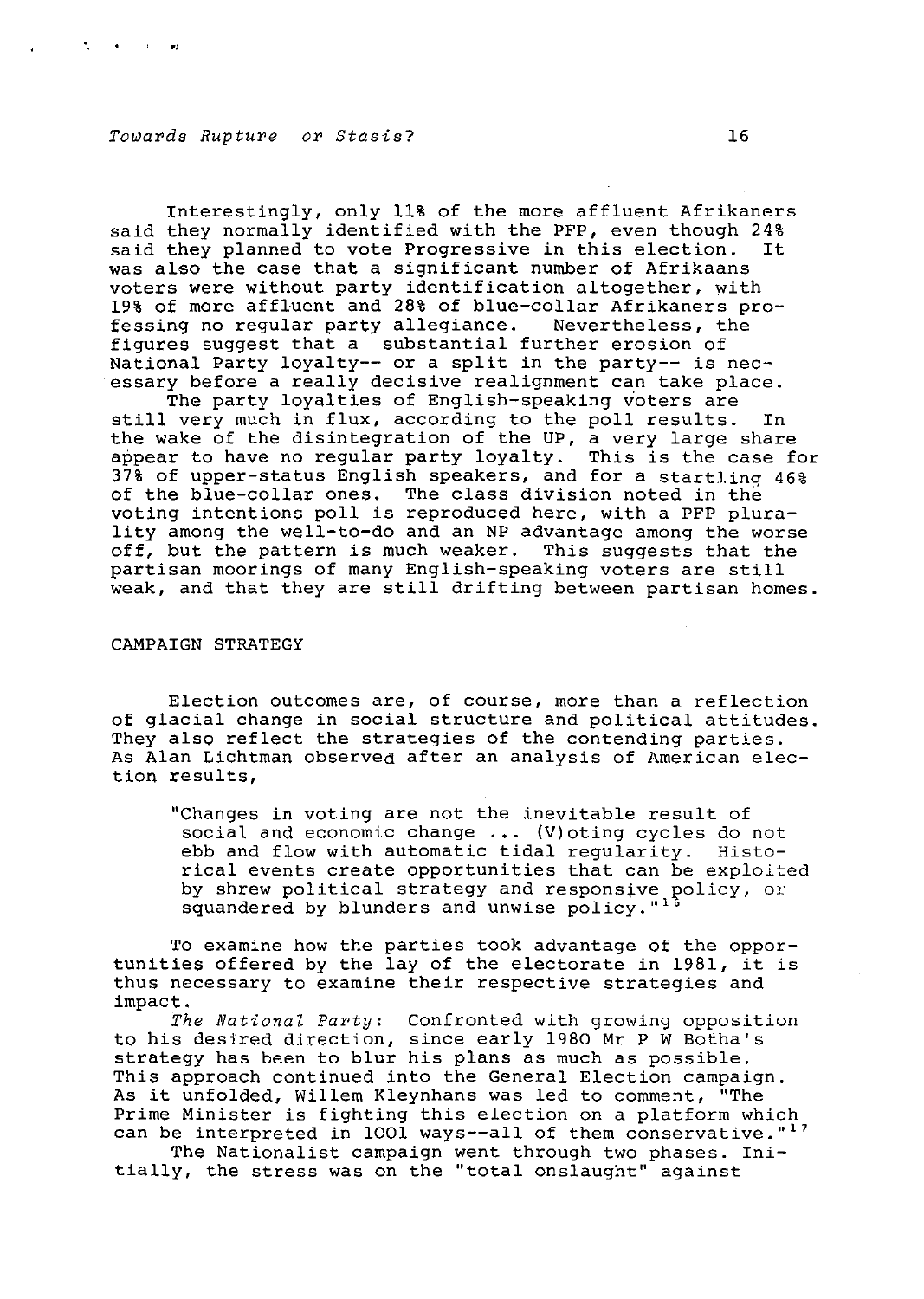white South Africa, evidently with a set-piece replay of the 1977 campaign in mind. Soon, however, it was clear that this approach was faiing to stem the HNP tide.

For the first campaign in recent memory, the National Party was forced onto the defensive. The NP's response was to tack hard right, emphasising traditional themes and loyalties. Some idea of the flavour of this campaign can be garnered from a special advertising supplement the party inserted in all the major Afrikaans newspapers. Beginning by asking, "Is it true that the Government is selling out the white man?" it answered (in part):

"The average expenditure per white child in South Africa is R810 a year against R91,29 per black child. There are good historical and other reasons for this, but does it look like discrimination against the whites?

"Between 1970 and 1980, 317 000 people, or about 51 000 families, were moved out of wrongly situated areas and black spots and settled properly in their own homelands. Is this an example of a party striving for integration?

"To speak of school integration is a malicious untruth.

"There is no discussion of a new declaration of open beaches. It is not the Government's policy."<sup>18</sup>

Similar notes were struck by Nat speakers on the hustings. Thus, for instance, the Prime Minister slammed opponents of the Group Areas Act, and pledged not to grant freehold title of land to urban blacks, while only offering occasional nods in the direction of reform. To reinforce the message, the Government lashed out on a large round of salary increases for civil servants and policemen, two groups whose loyalty was feared to be wavering, in the week before the election.

However, it was clear that the leadership was preaching to an unenthusiastic audience. Some six weeks before the election, fully 21% of traditional NP identifiers, in the three constituencies polled by The Star were uncommitted. Attendance at NP campaign meetings was also notably low, according to journalists covering them. The Minister of Internal Affairs, Mr Chris Heunis, was even forced to cancel a planned eve-of-poll meeting in Port Elizabeth when an embarassing handful of people turned out to hear him in a large hall.

Nevertheless, Mr Botha kept most of the faithful loyal (if not necessarily happy) through the neat trick of convincing liberal voters he was a liberal, and conservatives he was conservative. According to the Star poll, some 71% of verligte voters thought Mr Botha was moving in the right direction, along with 68% of verkramptes. In other words, Mr Botha succeeded in keeping his aims so unclear that voters of every persuasion could see their own image in them.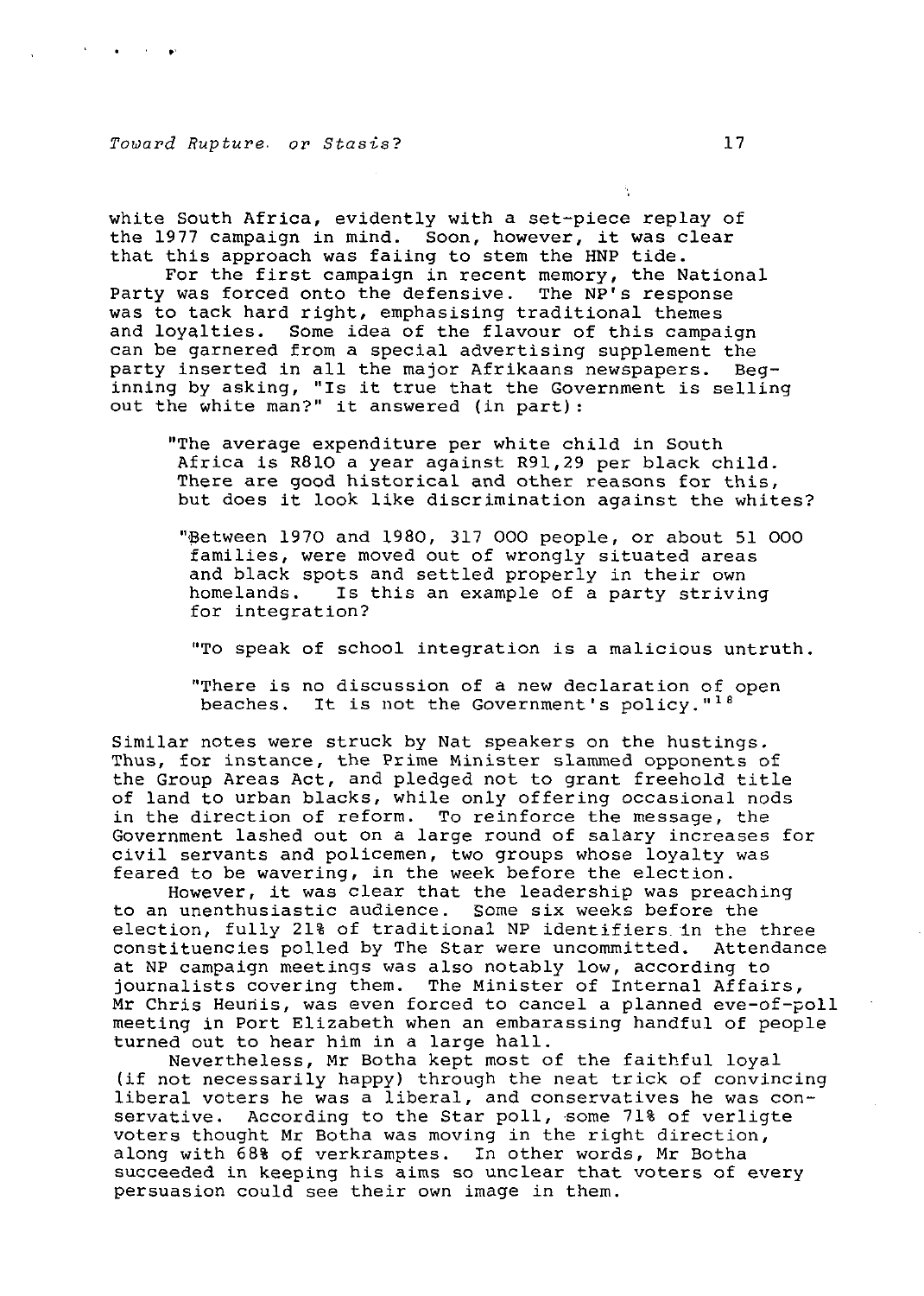The Herstigte Nasionale Party: The obvious response for the far right was to tell its potential electors that Mr Botha was not so conservative after all. The perception of Mr Botha as a liberal appears to have been the most important factor pushing verkrampte electors towatds an HNP vote. In the Star poll, 35% of verkramptes who thought Mr Botha was going in the wrong direction indicated an intention to vote HNP, compared to just 16% of those who approved of his direction (though samples were small in each case).<sup>19</sup>

To sway as many voters as possible, the HNP tried to highlight all the NP's past statements and actions on reform, spelling out the implications (and exaggerating where necessary) . Thus, the HNP campaign literature alleged that Mr Botha aimed at a multi-racial constitution for South Africa and planned the repeal of the Immorality Act. It also said he deliberately encouraged inflation to redistribute income from white to black, and was preparing for complete racial integration in the country. The party made a special effort in mining seats, intensively publicising the forthcoming recommanary control of the Wiehahn Commission that mine blasting certificates should be awarded to blacks as well as whites. The party pushed its point so hard that former PFP MP Zac de Beer was moved to comment, "The voters have been led to believe the Nats are Progs in wolves' clothing."<sup>20</sup>

Where the message got through, right-wing voters swung to the HNP. A look at individual constituencies shows how HNP support solidified as the party hammered its ideas home. The Star found that in Kodoespoort, a constituency with many working-class and farming voters, 15% of those with a voting intention six weeks before polling day planned to vote HNP. Some 35% of the electorate was uncommitted. In the election, the HNP received 30% of the vote, while the NP vote fell from 67% in the survey to 60% in the ballot.

Parallel findings were reached by a Sunday Times poll, which surveyed Carletonville and Randfontein as well as Kodoespoort. Far right support in the three seats averaged 15% according to the Times poll, also taken before Nomination Day, while the HNP and NCP gained an average of 37% of the  $\frac{1}{2}$ ,  $\frac{1}{2}$  and  $\frac{1}{2}$  and  $\frac{1}{2}$ 

The Progressive Federal Party: The PFP, for its part, played down racial issues and fought a bread-and-butter campaign centred on economic and security issues. Its liberal image appeared something of a liability as it attempted to broaden its support. More than 40% of NP Afrikaners had seen its leader, Dr. Frederik van Zyl Slabbert, as too sympathetic to blacks and wanting change too quickly, an opinion shared by roughly similar or larger proportions of NP Englishsy roughly similar or farger proporcions of Mr Engrish voluminous private poll in late 1980, which repeated these findings but underscored the strength of discontent with the Government's performance on economic issues.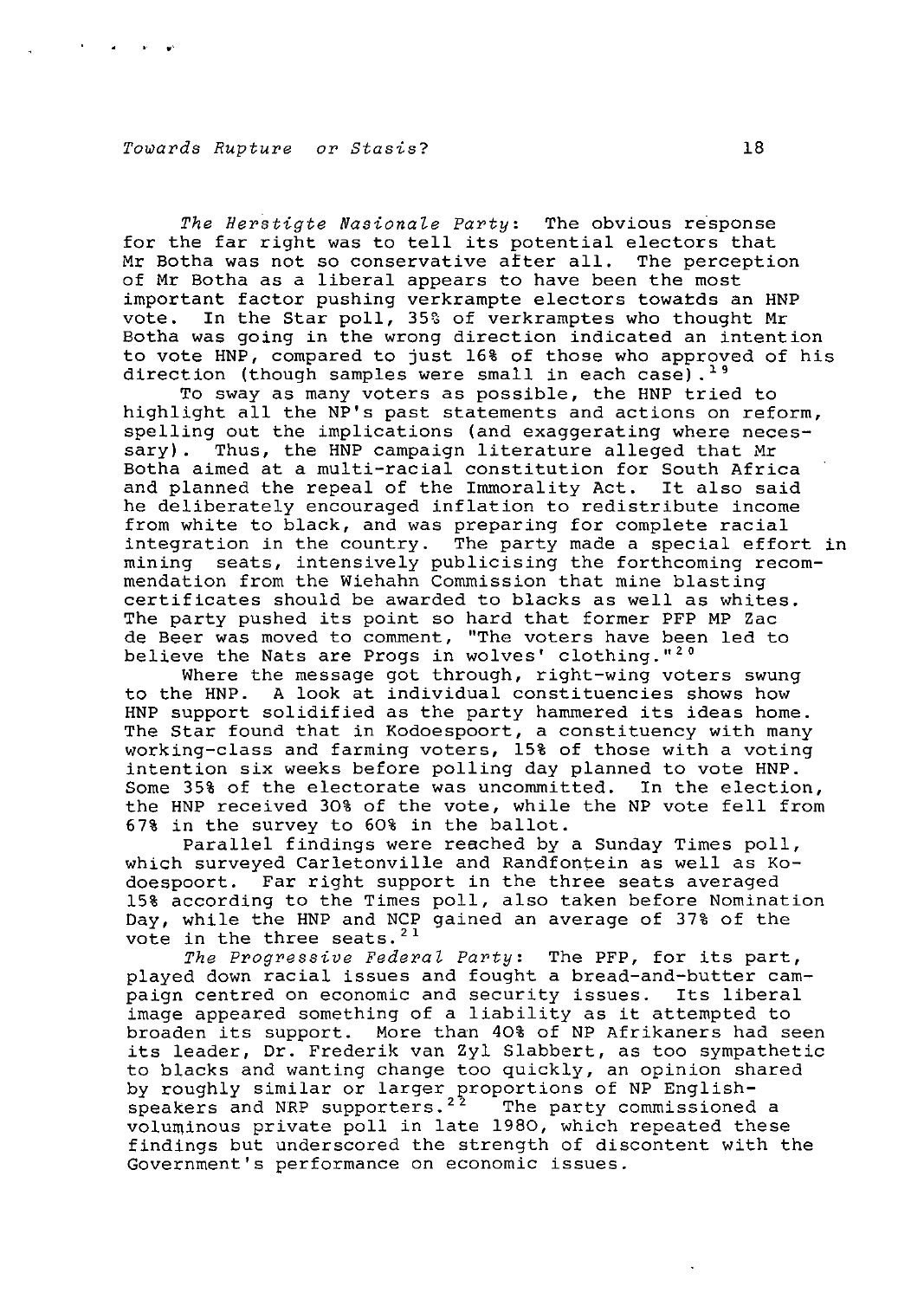Those issues became the basis of the PFP campaign. While not walking away from its liberal race policies, the party did not stress them, except in vaguely worded calls for negotiation instead of confrontation. Indeed, the party never even issued a formal policy manifesto. Like the HNP, it slated the Government record on inflation and pensions. (It was aided in this respect by Health Minister Lapa Munnik's astounding blunder in saying pensioners could live on a R20 a-month diet a few days before the poll.) Besides playing on its attractive, Afrikaner leader, the party ran an increased number of Afrikaans candidates and made greater use of Afrikaans in its propaganda in an attempt to broaden its appeal aans in its propaganua in a<br>across the ethnic divide.<sup>23</sup>

The rewards can be seen in the analysis of the Star data from Waterkloof, an affluent Afrikaans seat. PFP support increased from 31% to 38% in the six weeks to the poll, while NP strength slipped from 55% to 52%.

#### PROSPECTUS FOR THE FUTURE

The evidence presented above shows that Mr Botha commands his fractious majority on the basis of a successful appeal to both right and left. In his ability to persuade both liberals and conservatives he is one of them, his opinion profile is remarkably similar to that of Jimmy Carter in the 1976 elect-<br>ion.<sup>24</sup> As Mr Carter learned, however, such a coalition is As Mr Carter learned, however, such a coalition is effective for winning elections, but useless for governing. A decisive move to one side loses support on the other. The Prime Minister's dilemma could be simply summed up in an old aphorism, as Tertius Myburgh noted soon after the election: "Those ahead of him cried "forward,"'while those behind cried 'back!'".<sup>25</sup>

Nevertheless, as H J Kotze put it, it was clear that "the Prime Minister will have to take note of the swing to<br>the right, because these voters came from the NP. There is the right, because these voters came from the NP. potential for a much bigger swing to the right."<sup>26</sup>

Despite the gradual rise of more liberal attitudes on race questions, particularly among the more affluent sectors of the electorate, a strong undertow of conservative sentiment still exists. (See Table 7). A 1980 poll found majorities of Afrikaners opposed to the repeal of the Immorality Act, cinema apartheid, or the Group Areas Act. More than 30% of the English-speaking population failed to indicate its acceptance of the same steps. (Doubtless far stronger opposition would be recorded to measures which actively aimed at redistributing opportunities and income to blacks).

Since the majority of Afrikaners stuck by the National Party despite the numerous defections in this campaign, it seems safe to say that many NP supporters have attitudes more like HNP members. The threads of loyalty still binding them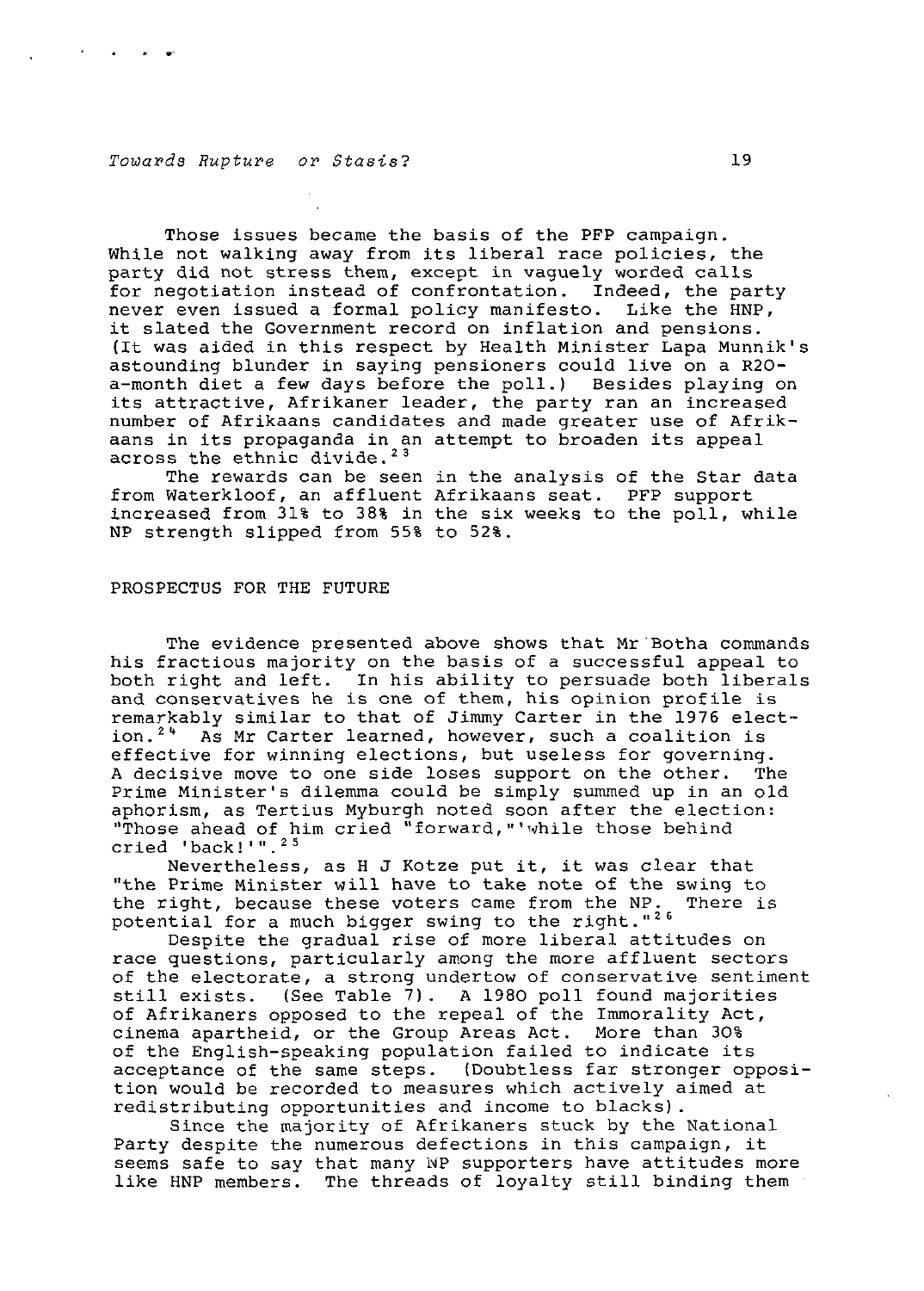**Contract Contract Contract Contract Contract Contract Contract Contract Contract Contract Contract Contract Contract Contract Contract Contract Contract Contract Contract Contract Contract Contract Contract Contract Contr** 

 $\ddot{\phantom{a}}$ 

# TABLE 7

WHITE- ATTITUDES ON RACIAL ISSUES

Per cent accepting -

|                                              | English-speakers Afrikaners |     |        |                 |
|----------------------------------------------|-----------------------------|-----|--------|-----------------|
|                                              | 1977 1980                   |     | 1977 - | 1980.           |
| blacks at white<br>sports clubs              | 81%                         | 82% | 408    | 468             |
| blacks at white<br>cinemas                   | 668                         | 70% | 28%    | 378             |
| repeal of immo-<br>rality act                | 538                         | 648 | 238    | 28%             |
| blacks in some<br>white schools              | 698                         | 68% | 193    | 238             |
| some blacks in<br>white residential<br>areas | 538                         | 58% | 188    | 23 <sub>8</sub> |
| blacks in white<br>recreational areas 53%    |                             | 558 | 198    | 238             |
|                                              |                             |     |        |                 |

Source: Schlemmer, Sunday Tribune, 11 May 1980.

 $\mathcal{L}$ 

 $\hat{\boldsymbol{\beta}}$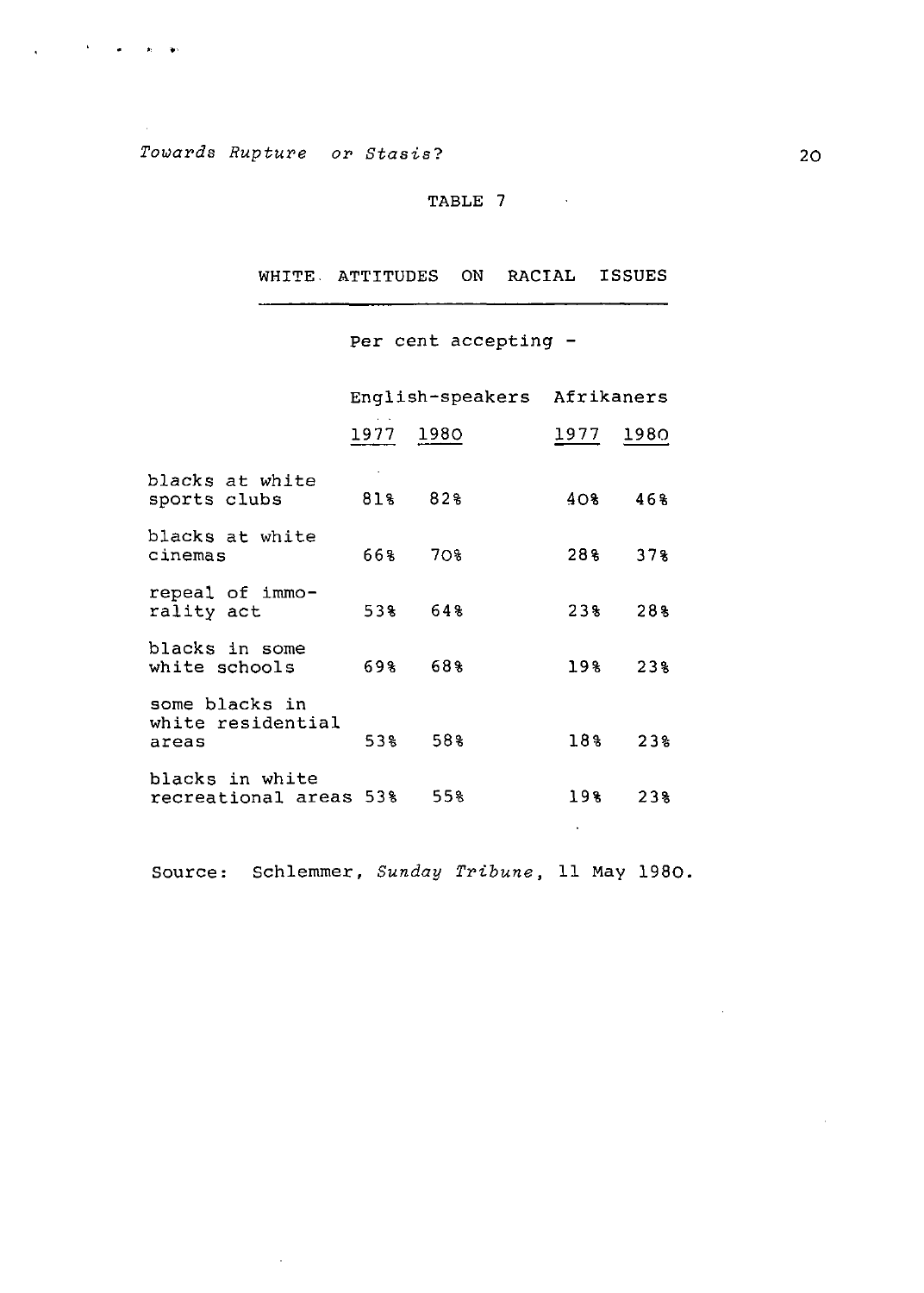to the party threaten to fray if it moves to implement reform. Moreover, the Star poll found that of those electors with no party identification in the three seats it polled, 64% were considered verkramp. These voters could be easily pushed onto the far right by a reformist NP regime.

Consequently, the right-wing threat to the dominance of the verligte Nationalists is very real. Had the NP not previously enjoyed near unanimous support in farming and mining seats, the 20% swings recorded would have produced a slaughter of 1948 dimensions.

If Mr Botha took his courage in his hands and split his party, as urged by some, the resulting upheaval would be enormous. Consider:

— A mere 5% further swing would yield the HNP 2 seats.

- A uniform nationwide swing of 10% would give the far right 9 seats.
- A 20% nationwide swing to the far right— perhaps the smallest the Prime Minister could expect in case of a split, since it implies he keeps two-thirds of the NP vote -would yield 40 seats for the far right. It would also render 14 more seats marginal on a 5% swing

Since the NP has only 48 seats more than a majority in Parliament, a split could thus make possible the unthinkable: electoral defeat for the National Party. Moreover, these predictions of far right gains in such an event have been based on the highly conservative premise of a uniform national swing. If the concentration of HNP support observed in the 1981 election were repeated in the next, with HNP gains in its strong farming and mining seats running at twice the average national anti-NP swing, it might take 30 or more seats from the NP on just a 10% national swing.

In the event of a split, the far right would be very strong in Transvaal and Free State country, mining, and working-class seats, though it would be weak in Natal and very weak in the Cape. The position of the right in such a case would be strengthened by two peculiarities of the South African political system. First, because the National Party is federal in structure, the Transvaal NP would be likely to secede, taking the party's proven election-fighting machine out of the hands of P W Botha. Second, the platteland enjoys disproportionately large weight in Parliament, due to the constitutional provision for the under-loading rural seats.

At this stage, the far right appears to have one Achilles Heel: its virtual absence of English-speaking support. (Indeed, the Herstigte Nasionale Party does not even have an English name.) As the surveys cited above showed, so far the working-class English speakers have stayed with the NP, and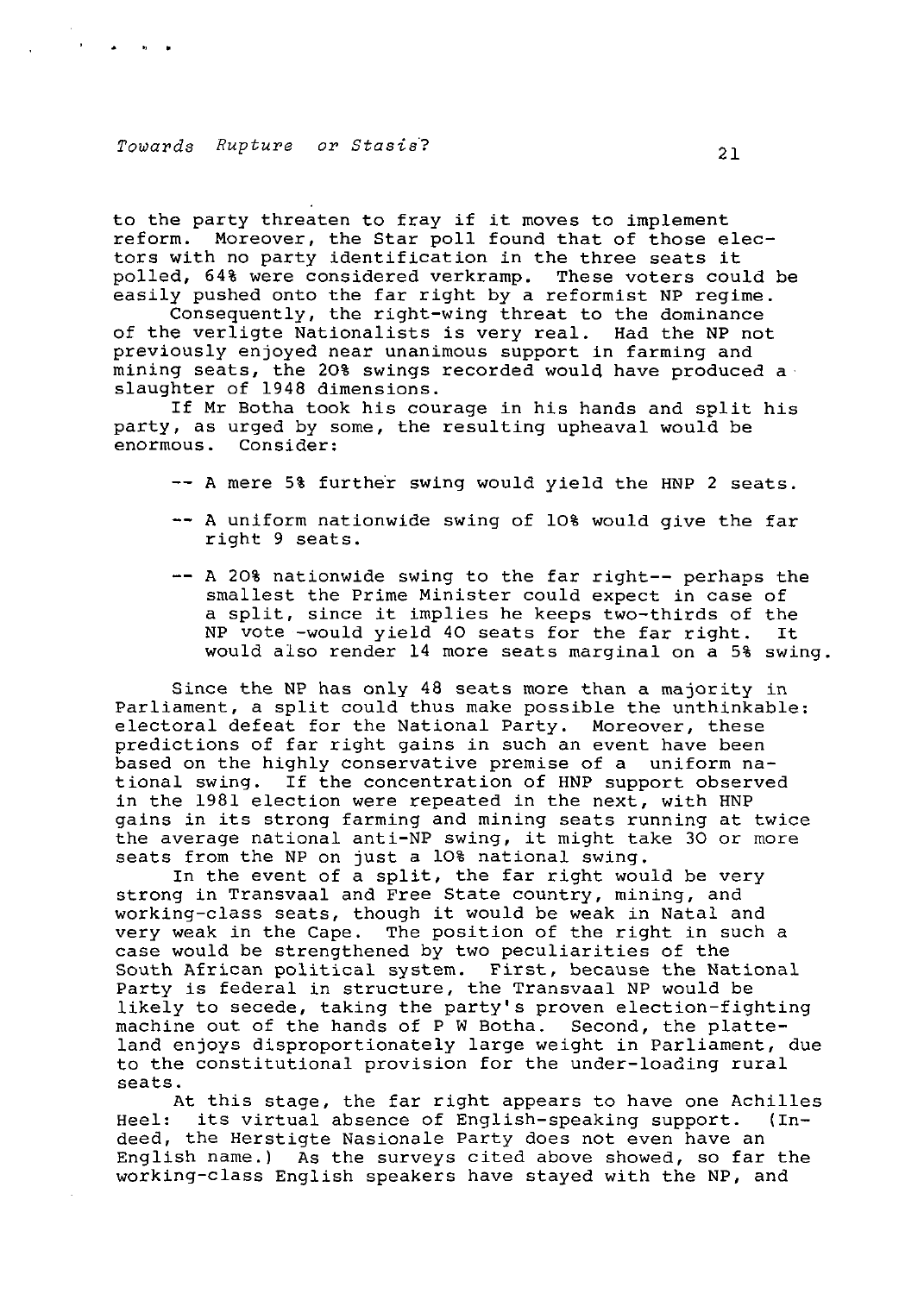to a lesser degree the PFP and NRP. For its part, the HNP has repelled English voters with its call for Afrikaans as the only official language. Without them, a split in the NP might allow the far right to form an opposition bloc of 40 to 60 seats in favourable circumstances, but not to form a government on its own.

It should not be forgotten, however, that the workingclass English vote is "up for grabs". The group's allegiance to the NP is new, and its proportion of members without party identification (46%) is the highest of any of the ethnic or class groups in the Star poll. If the HNP relaxed its language policy,and Mr Botha embarked on reforms which threatened English-speaking workers and drove figures they respect onto the far right, an alternative Parliamentary majority could be in the making..

The problem of the PFP, like that of the HNP, also lies in its limited social base. As long as it remains the party of affluent urban English-speakers, and to a lesser degree affluent Afrikaners, the 40 to 50 seats held by the old United Party in its declining years would appear to be its ceiling. It is clearly consolidating its position as the leading Parliamentary Opposition party, but by itself it, too appears unlikely to be able to command sufficient support to win a Parliamentary majority.

However, the Progressives would be in a strong position to act as a partner for the Prime Minister if he decided to implement reform. It is already evident that the present social base of the National Party is unable to support even the timid programme of reform outlined by the Prime Minister. It is equally clear, however, that a merger or coalition with the PFP in the wake of a showdown with his right wing would-by nature of the new class alliance— commit Mr Botha to much more far-reaching change than he has ever publicly hinted he is willing to accept.

Such an alliance would replace the ethnic Afrikaner Nationalist alliance with a purely bourgeois ruling party. (In some respects, it would be similar to the old UP linkup of English-speakers and well-to-do Afrikaners.) The new party would hardly be radical; indeed, it might split the difference between the current stands of the verligte Nats and the PFP. It could be expected to be firm in its support for capitalism and its opposition to simple majority rule. Nevertheless, it would probably be willing to attempt some form of power sharing, re-institute some civil liberties, and offer blacks drastically more (at the expense of the Afrikaans workers, small farmers and petit bourgeoisie) in a bid to avert an anti-capitalist revolution.

For the National Party, the only alternative to this linkup in the continuation of its present paralysis, with support crumbling steadily on both sides and the spread of revolutionary sentiment among blacks.<sup>27</sup> It is not now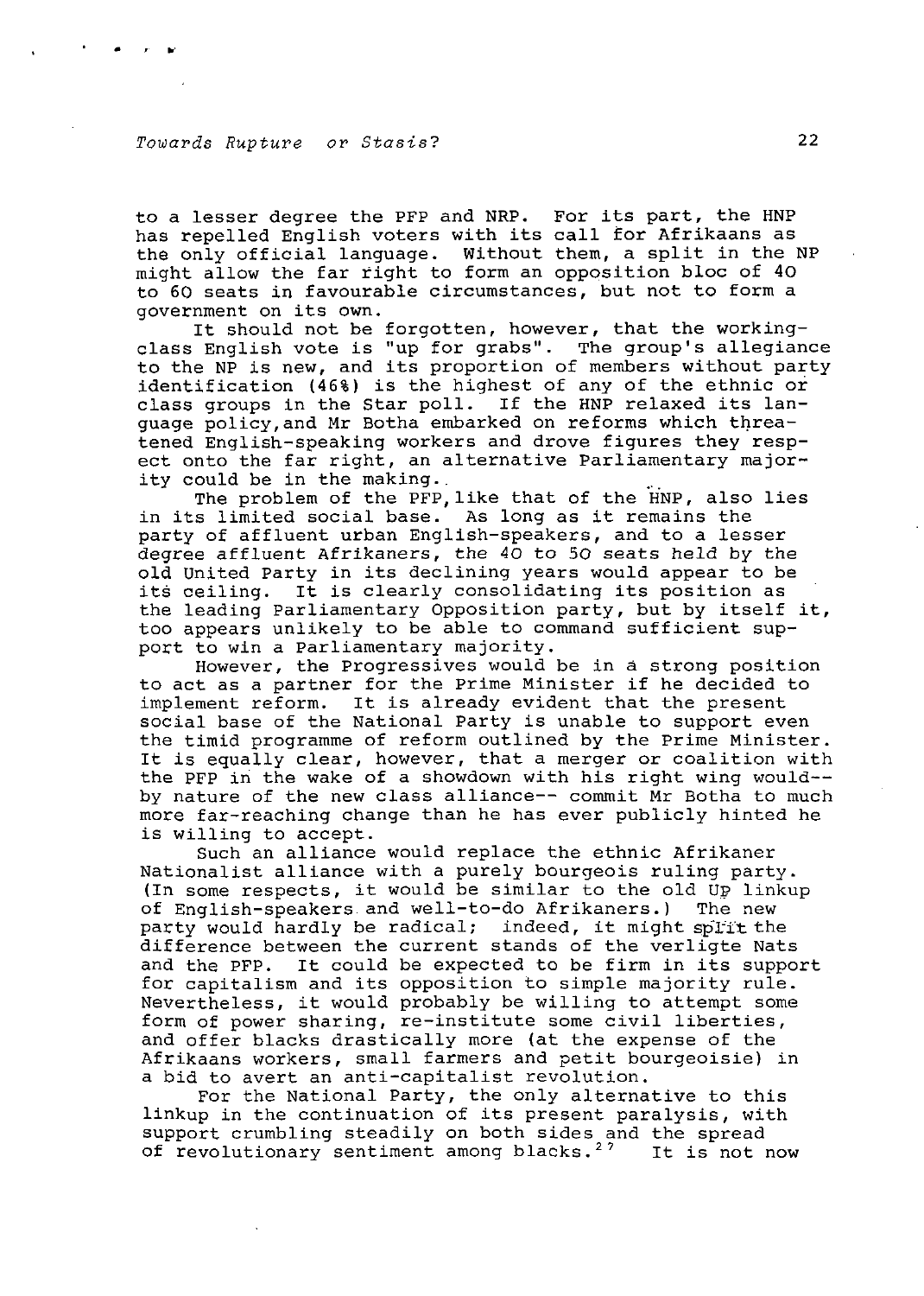clear whether the Prime Minister is dithering, between the possibilities, or whether he is waiting for the verlig tide to rise further before he sets off on an uncharted course. The 1981 election posed the question which he and his party must confront: rupture or stasis? Only history will be able to give the answer.

-------------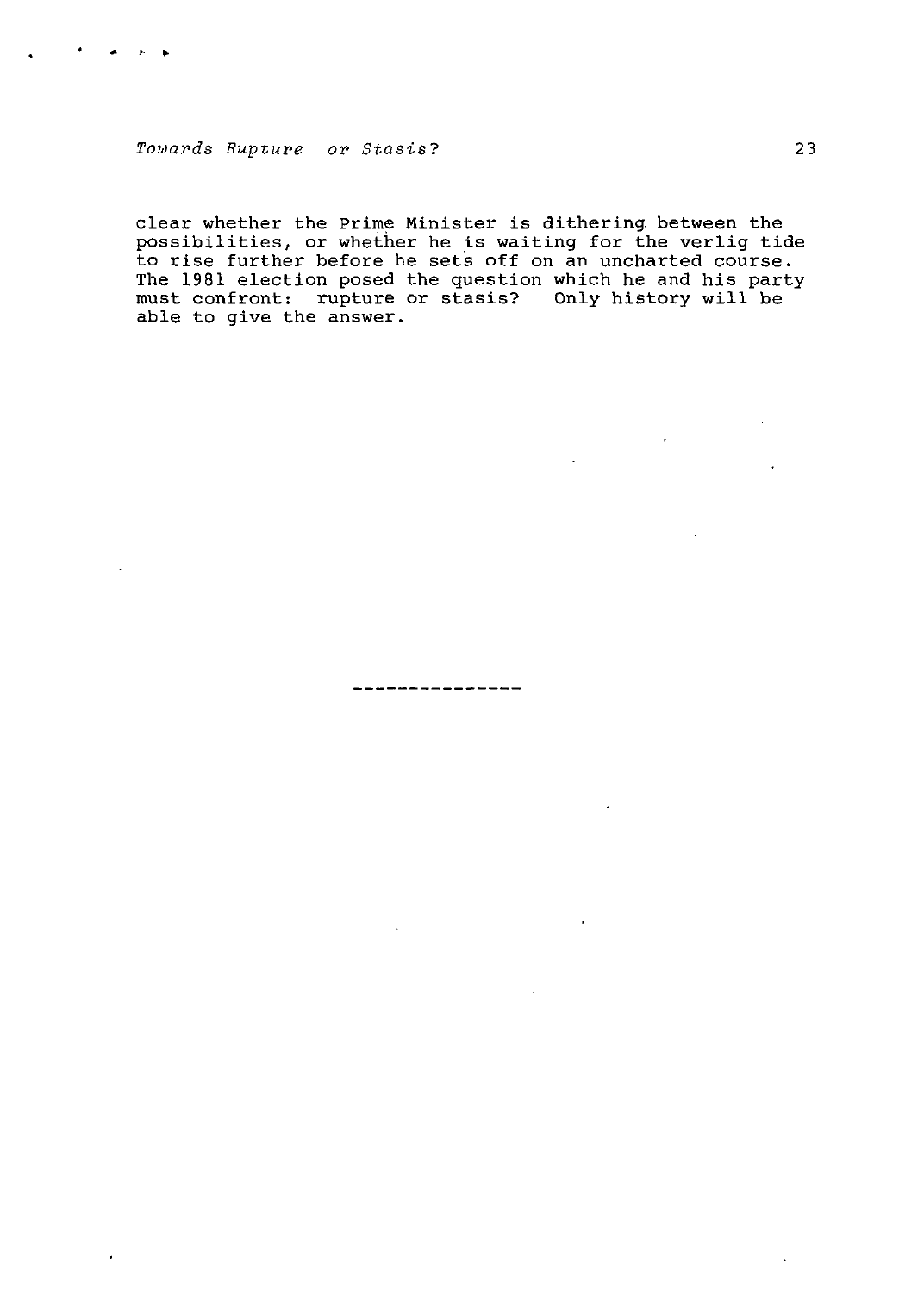#### FOOTNOTES

- 1. Lawrence Schlemmer, 'South Africans are going to the poles', Sunday Tribune, 18 May 1980.
- 2. Lawrence Schlemmer, 'No more than 15% of Nat Afrikaners would quit', Sunday Tribune, 11 May 1980.
- 3. The reason why Mr Botha called the election remains something of a mystery. officially he did so to ask for a mandate for reform, but this is belied by the NP's behaviour during the campaign. Another theory suggests he wanted the election out of the way before making concessions on Namibia. Perhaps the most plausible, suggestion is that any later election would have been fought on less favourable ground. The glow of the 1980 boom was fading, and the passage of time would have forced a choice between alienating some supporters or seeming indecisive to all.
- 4. The combined PFP-NRP vote fell from 29% in 1977 to 26% in 1981, but this was because the PFP fought many more seats in 1981 than in 1977. The new, weaker constituencies depressed its average share of the vote. Considering only seats contested both times, as Table 2 does, shows the two parties together scored a 3% gain.
- 5. Schlemmer, 'South Africans are going'.
- 6. Louis Oosthuizen, Rapport, 3 May 1981. Incidentally, this refutes Lawrence Schlemmer's 1980 estimate that only 15% of Afrikaner Nationalists would ever leave the party, since Oosthuizen says that roughly 31% did. For • the Schlemmer estimate, see Schlemmer, 'No more than 15%'.
- 7. Waterkloof is an upper-income Pretoria suburb, mostly Afrikaans but with a significant number of English speakers and a healthy PFP vote. Koedoespoort is a Transvaal constituency with a mixture of rural and urban Afrikaans voters, and was one of the seats where the HNP scored a by-election breakthrough during the 1977-81 Parliament. Durban Pinetown is an English-speaking urban Natal seat where the PFP, NRP and NP all command significant followings.
- 8. The Star, 23 April 1981.
- 9. As university students tend to come from better-off and more secure Afrikaans families, an interesting straw in the wind is the increase of support for the PFP at Stellenbosch, home of all but one NP Prime Minister. PFP officials claimed one-third of the student vote there in 1981. Hermann Giliomee, while thinking this exaggerated,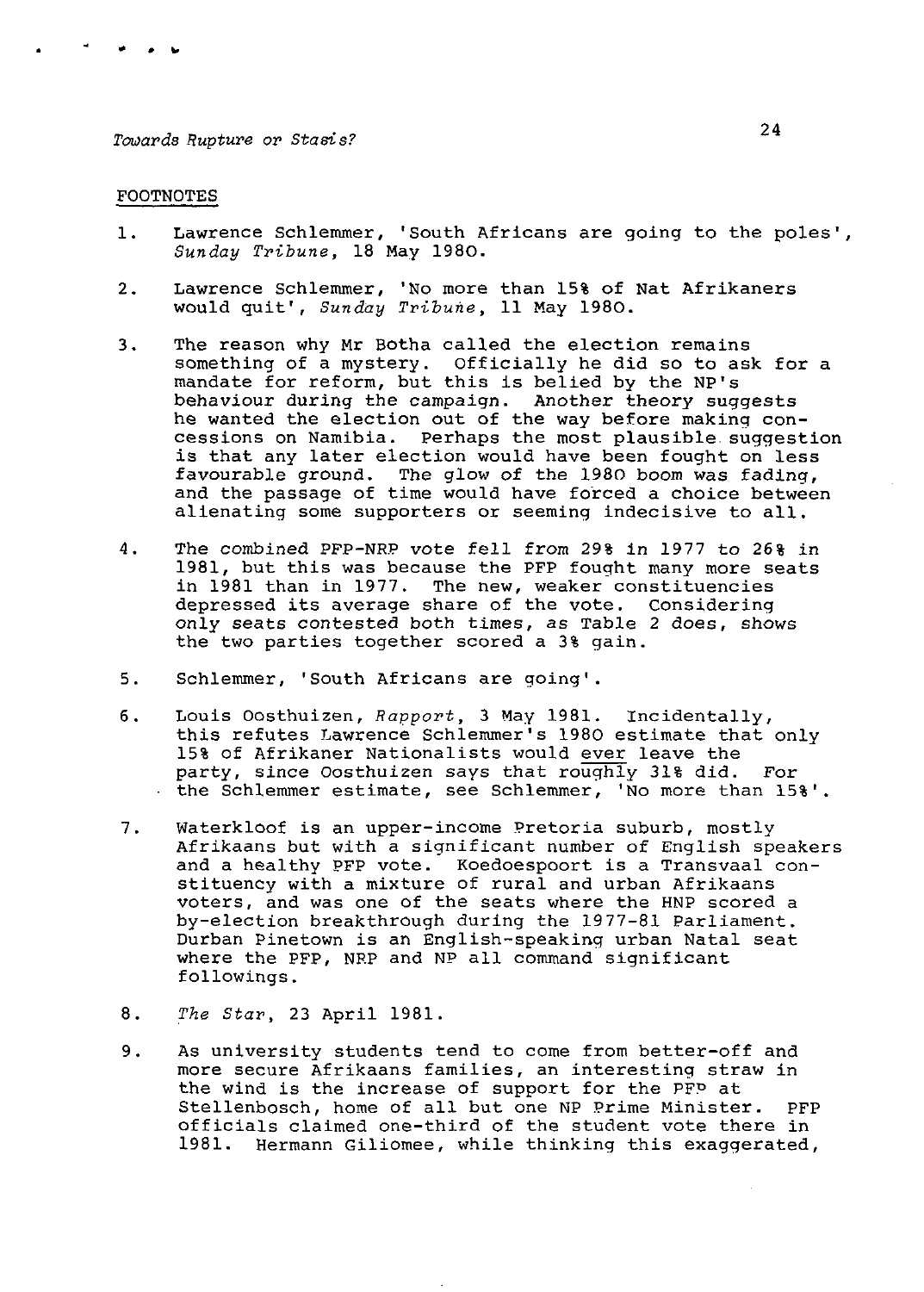thought that the PFP vote had doubled, and that 25-30% . of the student body was "alienated" from the NP. See 'Radical students lose ground on Afrikaans campus'. Times Higher Education Supplement (London), 29 May 1981.

- 10. Lawrence Schlemmer, 'No. 1 on the charts', Sunday Tribune, 11 May 1980.
- 11. H. Adam and H. Giliomee, The Rise and Crisis of Afrikaner Power (Cape Town, 1979), 170-71.
- 12. Ibid, 169.
- 13. Schlemmer, 'South Africans are going'.
- 14. The concept of party identification is set out in A. Campbell et al., The American Voter (New York, I960). Change over time in party identification is traced for the US in N. Nie et al., The Changing American Voter (Cambridge, Mass., 1976), and in France in B. Campbell and J. Paidoleau, 'L'Electorat sous la V<sup>e</sup> République: Premiers résultats d'un modèle', Révue Française de Sociologie, Vol. 15 (1974).
- 15. On this point see the sources in the preceding footnote, and more generally C. Charney, 'The Dynamics of Electoral Choice: A Reassessment of the Voting Studies', M. Phil., University of Oxford, 1979, 22-34.
- 16. A. Lichtman, 'Critical Election Theory and the Reality of American Presidential Politics, 1916-1940', American Historical Review, Vol. 81 (1976), 323.
- 17. The Star, 21 April 1981.
- 18. Special supplement, run in Die Beeld and all other major Afrikaans newspapers, late March, 1981.
- 19. This finding raises doubt as to whether one can presume the continuing validity of the conclusion of the Freiburg survey (taken five years ago) that 60% of Afrikaners would follow their leaders even if these acted in ways of which they disapproved or did not understand. (Cited in Adam and Giliomee, The Rise and Crisis of Afrikaner Power, 214). That kind of loyalty may persist for some time, but it is likely to erode if government action is consistently perceived as wrong. Such was the case with support for the war in Vietnam among the US public, which began at equally high levels under equally trusted leaders. See the comments in L. Harris, The Anguish of Change (New York, 1974).